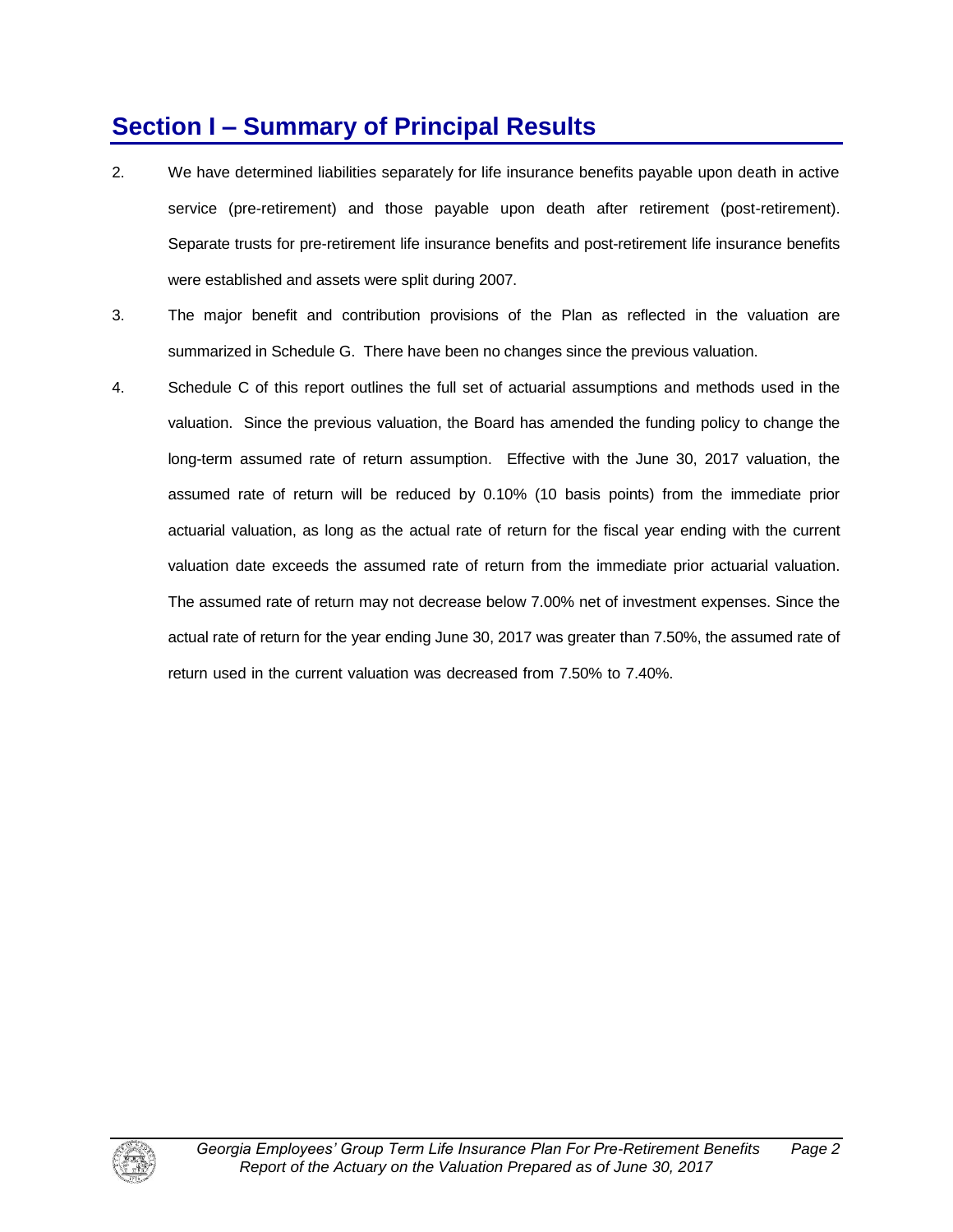

# **Section II – Membership Data**

Data regarding the membership of the System for use as a basis for the valuation were furnished by the Retirement System office. The following table shows the number of active members and their annual compensation as of June 30, 2017 on the basis of which the valuation was prepared.

| <b>GROUP</b>                      | <b>NUMBER</b> | <b>ANNUAL</b><br><b>COMPENSATION</b> |
|-----------------------------------|---------------|--------------------------------------|
| <b>ERS Old Plan</b>               | 65            | 4,652,551                            |
| <b>ERS New Plan</b>               | 28,599        | 1,355,311,694                        |
| Legislative Retirement System     | 83            | 1,436,601                            |
| <b>Judicial Retirement System</b> | 277           | 32,993,724                           |
| Total                             | 29,024        | \$1,394,394,570                      |

#### **THE NUMBER AND ANNUAL COMPENSATION OF ACTIVE MEMBERS AS OF JUNE 30, 2017**

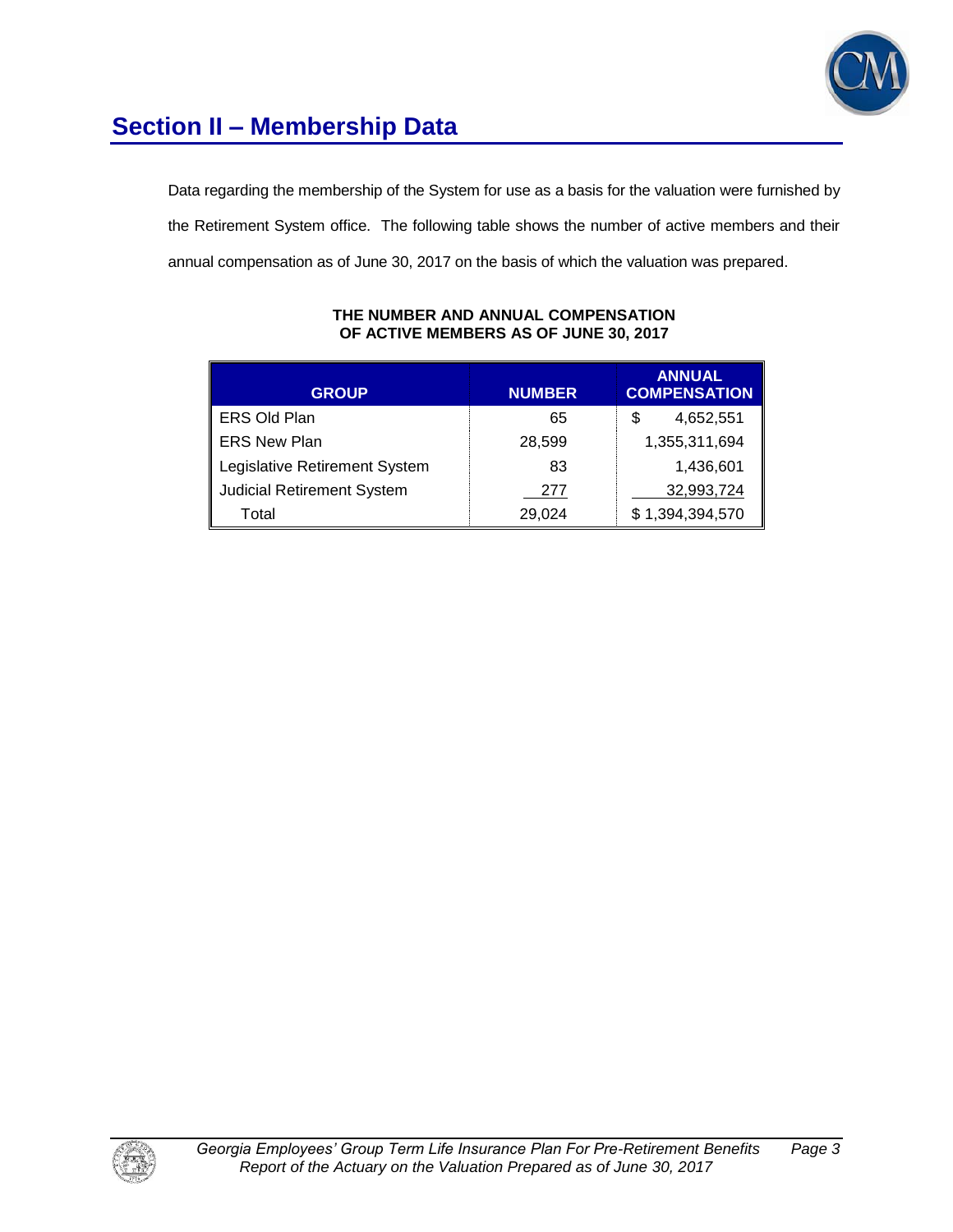

### **Section III – Assets**

- 1. In 2007, separate trusts were established for pre-retirement life insurance benefits and for postretirement life insurance benefits and assets were split based on actuarial accrued liabilities. Assets in excess of what were actuarially required were transferred to ERS Survivor Benefit Fund.
- 2. As of June 30, 2017, the total fair value of pre-retirement assets amounted to \$267,286,000 as reported by the independent auditor of the Plan. The fair value of assets is used for the June 30, 2017 valuation.
- 3. Schedule B shows receipts and disbursements of the System for the two years preceding the valuation date and a reconciliation of the fund balances at fair value.

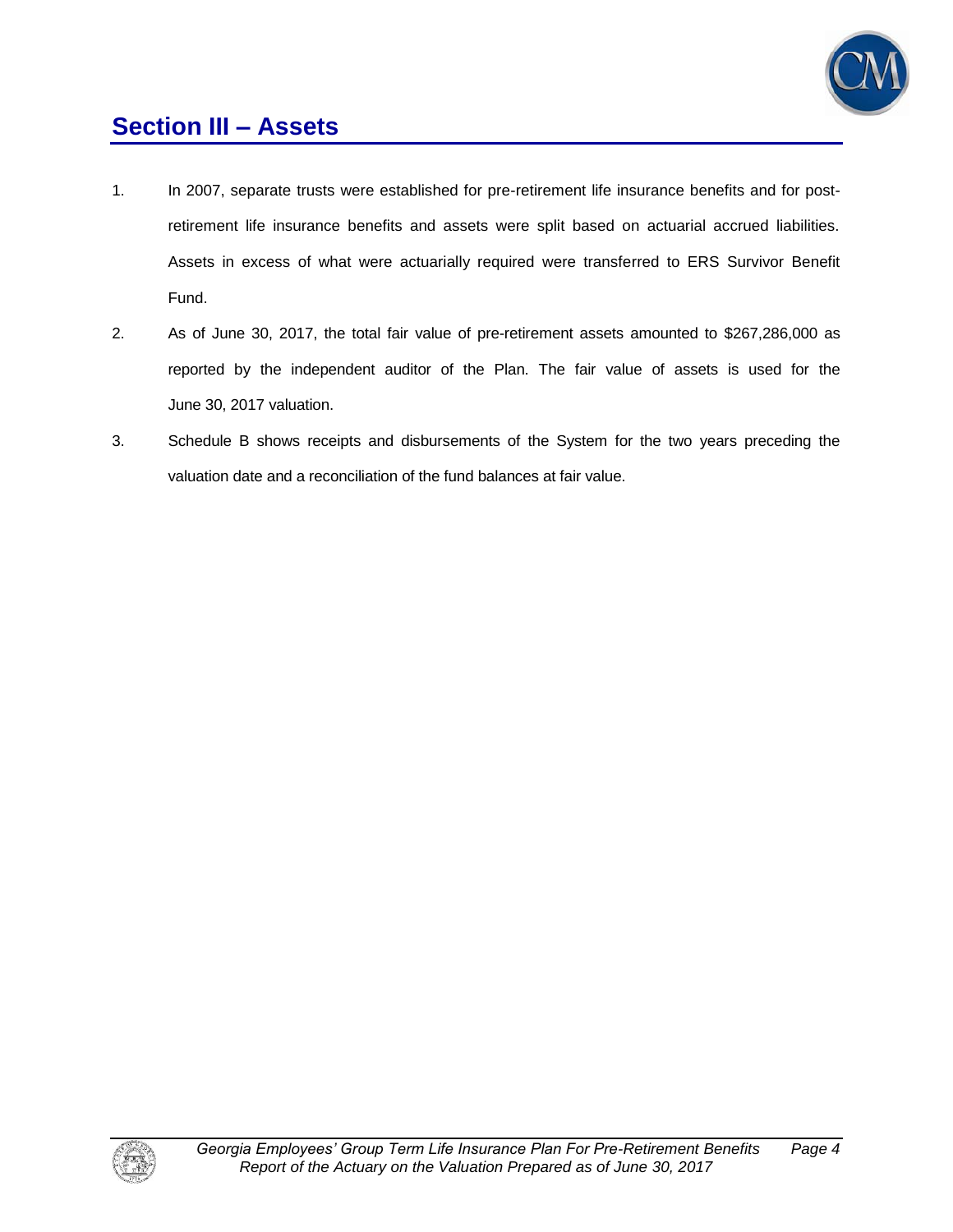

### **Section IV – Comments of Valuation**

- 1. Schedule A of this report outlines the results of the actuarial valuation for pre-retirement life insurance benefits. The valuation was prepared in accordance with the actuarial assumptions set forth in Schedule C.
- 2. The valuation shows that the Plan has an actuarial accrued liability of \$15,677,199 for benefits expected to be paid on account of death while in active membership. Against these liabilities, the Plan has present assets for valuation purposes of \$267,286,000. Therefore, the unfunded actuarial accrued liability is equal to (\$251,608,801).
- 3. The funding policy adopted by the Board, as shown in Schedule E, provides that the unfunded actuarial accrued liability as of June 20, 2013 (Transitional UAAL) will be amortized as a level dollar amount over a closed 20-year period. In each subsequent valuation all benefit changes, assumption and method changes and experience gains and/or losses that have occurred since the previous valuation will determine a New Incremental UAAL. Each New Incremental UAAL will be amortized as a level dollar amount over a closed 20-year period from the date it is established.
- 4. The total UAAL contribution rate is (1.91)% of payroll, determined in accordance with the Board's funding policy. However, since this payment would cause the total employer contribution to be less than \$0, the final UAAL contribution rate is determined to be (0.13)%.
- 5. Schedule E of this report shows the amortization schedules for the Transitional UAAL and the New Incremental UAALs.

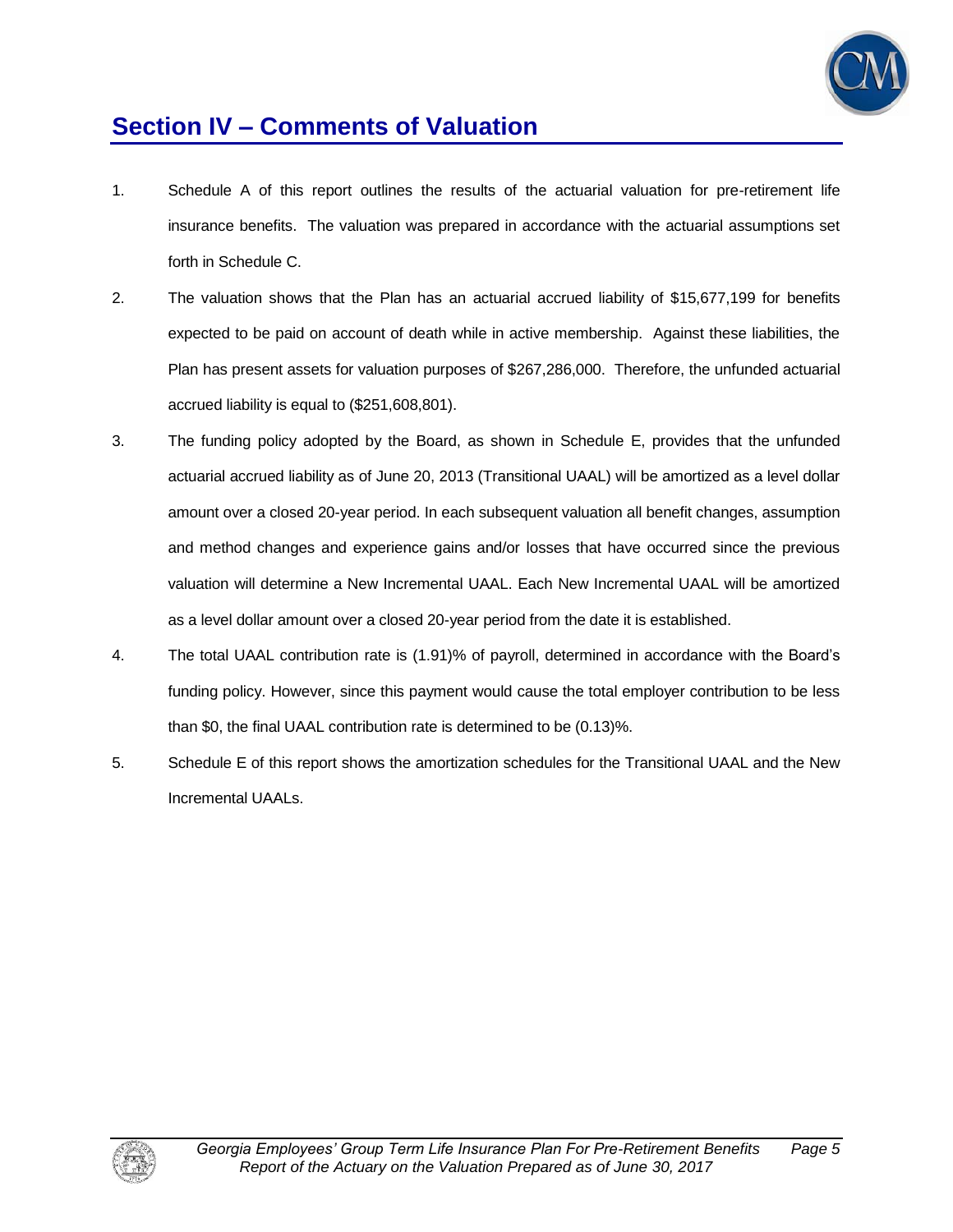

### **Section IV – Comments of Valuation**

6. The following table shows the components of the total UAAL and the derivation of the UAAL contribution rate in accordance with the funding policy:

|                                          | Remaining<br><b>Balance</b><br><b>UAAL</b> | Remaining<br>Amortization<br>Period (years) | Amortization<br><b>Payment</b> |
|------------------------------------------|--------------------------------------------|---------------------------------------------|--------------------------------|
| Transitional                             | \$(149,989,406)                            | 16                                          | \$(16,300,885)                 |
| New Incremental 6/30/2014                | (33, 385, 988)                             | 17                                          | (3,514,898)                    |
| New Incremental 6/30/2015                | (23, 285, 780)                             | 18                                          | (2,382,161)                    |
| New Incremental 6/30/2016                | (12,060,068)                               | 19                                          | (1,202,082)                    |
| New Incremental 6/30/2017                | (32, 887, 559)                             | 20                                          | (3,201,519)                    |
| <b>Total UAAL</b>                        | \$(251,608,801)                            |                                             | \$(26,601,545)                 |
| <b>Estimated Payroll</b>                 |                                            |                                             | \$1,394,394,750                |
| <b>Calculated UAAL Contribution Rate</b> |                                            |                                             | $(1.91)\%$                     |
| Final UAAL Contribution Rate*            |                                            |                                             | (0.13)%                        |
| <b>Blended Amortization Period*</b>      |                                            |                                             | N/A                            |

### **TOTAL UAAL AND UAAL CONTRIBUTION RATE**

\* If the unfunded actuarial accrued liability is amortized in accordance with the Board's funding policy, the ADEC is less than \$0, which is not allowed under the funding policy. Therefore, the accrued liability contribution rate has been set to such that the total ADEC equals \$0.

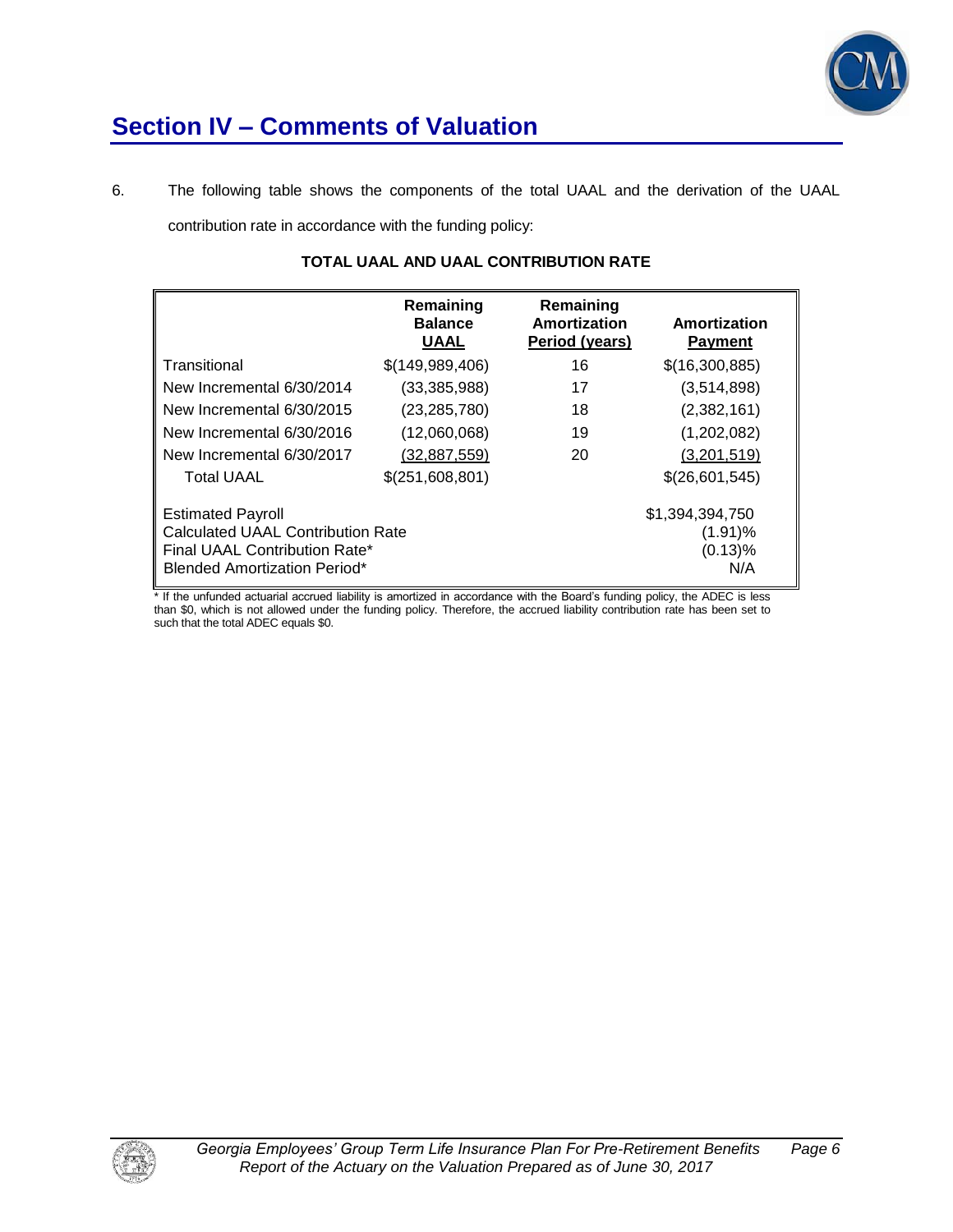

# **Section V – Contributions**

- 1. The contribution rate of employers consist of a normal contribution rate and an accrued liability contribution rate.
- 2. The normal contribution rate is calculated as the level dollar which, if applied to each member during the entire period of anticipated covered service, would be required in addition to the contributions of the member to meet the cost of all benefits payable on behalf of the member. The normal contribution rate is determined to be 0.14% of payroll for pre-retirement benefits.
- 3. An additional contribution of \$125,355 or 0.01% of payroll is required for administrative expenses for the fiscal year ending June 30, 2020.
- 4. The total normal contribution rate including administrative expenses is therefore, 0.15% of payroll.
- 5. The member contribution rate made by or on behalf of ERS Old Plan members is 0.05% of payroll and the member contribution rate made by ERS New Plan members, LRS members and JRS members is 0.02% of payroll. The employer normal contribution rate is determined to be 0.13% of payroll for pre-retirement benefits.
- 6. If the unfunded accrued liability is amortized in accordance with the funding policy the total employer contribution rate would be less than 0%. Since the funding policy also states that the total employer contribution rate cannot be less than 0%, the accrued liability contribution rate for preretirement benefits is set equal to (0.13%) of active members' payroll and there is no required contribution for the pre-retirement benefits.

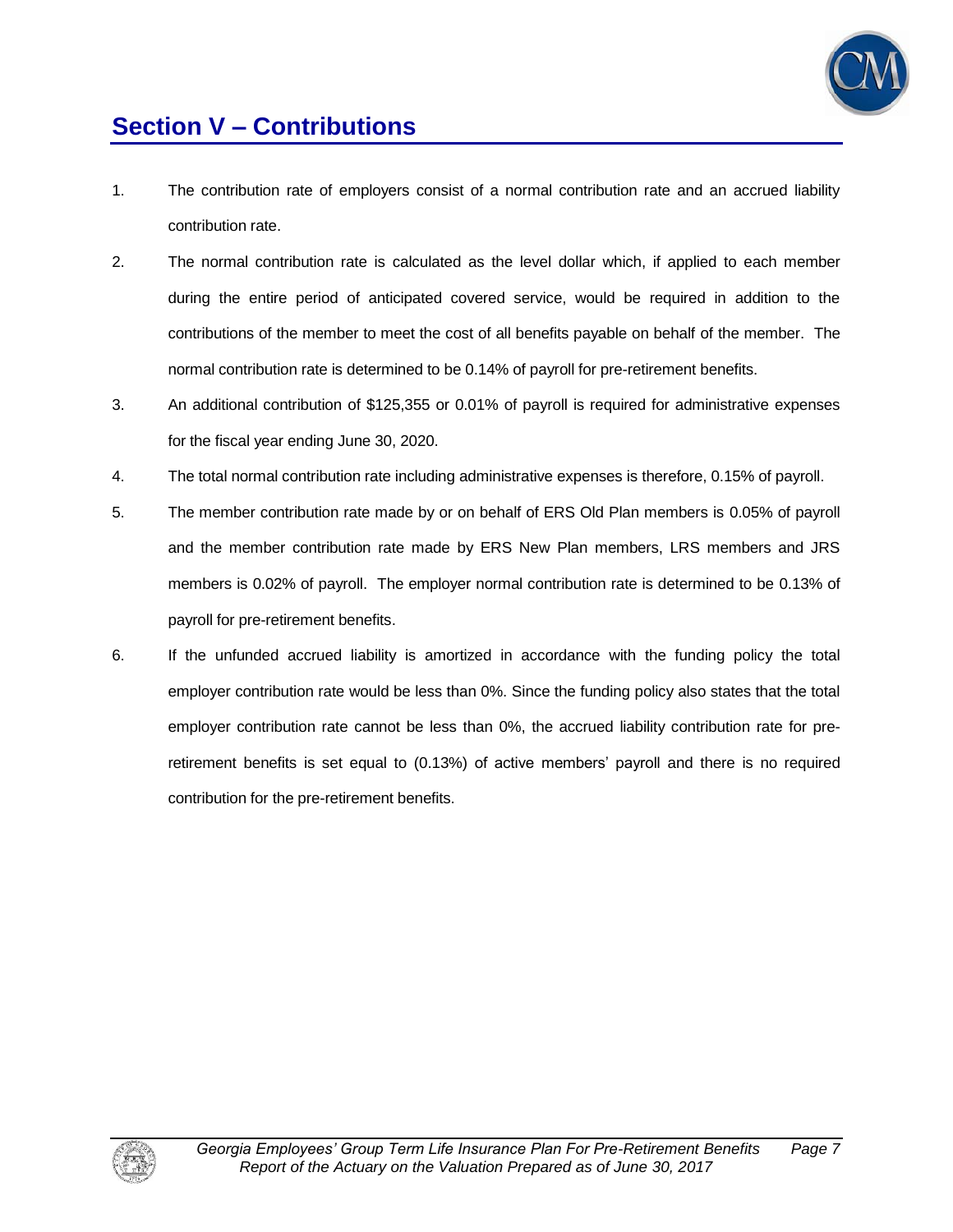

# **Section VI – Accounting Information**

The following is provided for informational purposes.

1. The schedule of funding progress is shown below.

### **SCHEDULE OF FUNDING PROGRESS**

| <b>Actuarial</b><br>Valuation<br><b>Date</b> | Fair<br>Value of<br><b>Assets</b><br>(a) | <b>Actuarial</b><br><b>Accrued</b><br><b>Liability (AAL)</b><br><b>Projected</b><br><b>Unit Credit</b><br>(b) | <b>Unfunded</b><br><b>AAL</b><br>(UAAL)<br>$(b - a)$ | <b>Funded</b><br><b>Ratio</b><br>(a/b) | <b>Covered</b><br><b>Payroll</b><br>(c) | <b>UAAL</b> as a<br>Percentage of<br><b>Covered Payroll</b><br>$((b-a)/c)$ |
|----------------------------------------------|------------------------------------------|---------------------------------------------------------------------------------------------------------------|------------------------------------------------------|----------------------------------------|-----------------------------------------|----------------------------------------------------------------------------|
| 6/30/2011                                    | \$183,390,000                            | \$39,316,666                                                                                                  | \$(144, 073, 334)                                    | 466.4%                                 | \$1,962,799,952                         | (7.3)%                                                                     |
| 6/30/2013                                    | 204,779,000                              | 37,512,733                                                                                                    | (167,266,267)                                        | 545.9                                  | 1,767,052,357                           | (9.5)                                                                      |
| 6/30/2014                                    | 235,358,000                              | 35,876,833                                                                                                    | (199, 481, 167)                                      | 656.0                                  | 1,628,712,490                           | (12.2)                                                                     |
| 6/30/2015                                    | 240,677,000                              | 21,723,473                                                                                                    | (218, 953, 527)                                      | 1.107.9                                | 1,521,740,814                           | (14.4)                                                                     |
| 6/30/2016                                    | 240,985,000                              | 15,610,355*                                                                                                   | (225, 374, 645)                                      | 1,543.8                                | 1,442,023,957                           | (15.6)                                                                     |
| 6/30/2017**                                  | 267,286,000                              | 15,677,189*                                                                                                   | (251,608,801)                                        | 1.704.9                                | 1,394,394,570                           | (18.0)                                                                     |

\* Funding method entry age normal

\*\* Reflects change in assumed rate of return

2. The information presented in the required supplementary schedules was determined as part of the actuarial valuation at June 30, 2017. Additional information as of the latest actuarial valuation follows.

| Valuation date                    | 6/30/2017                   |
|-----------------------------------|-----------------------------|
| Actuarial cost method             | Entry age                   |
| Amortization method               | Level percent open          |
| Remaining amortization period     | $N/A^*$                     |
| Asset valuation method            | <b>Fair Value of Assets</b> |
| Actuarial assumptions:            |                             |
| Investment Rate of Return**       | 7.40%                       |
| <b>Projected Salary Increases</b> |                             |
| ERS**                             | $3.25 - 7.00\%$             |
| JRS**                             | 4.50%                       |
| <b>LRS</b>                        | N/A                         |
|                                   |                             |

\* The remaining amortization period is infinite.

\*\* Includes inflation at 2.75%.

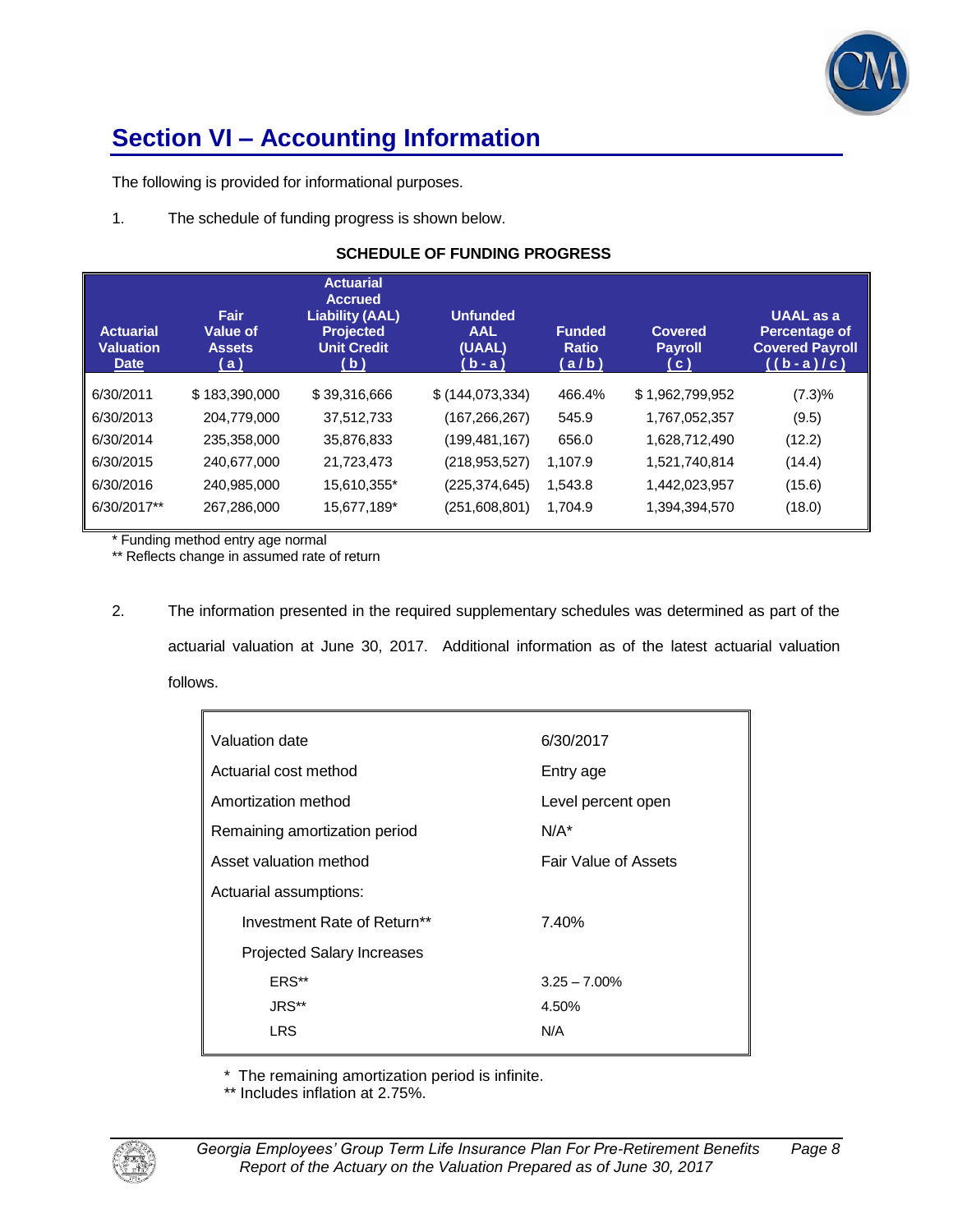

# **Schedule A – Valuation Results**

| (1) | <b>ACTUARIAL ACCRUED LIABILITY FOR:</b>                |     |                   |
|-----|--------------------------------------------------------|-----|-------------------|
|     | Benefits payable on account of present retired members | \$  | 0                 |
|     | Benefits payable on account of present active members  |     | 15,677,199        |
|     | TOTAL ACTUARIAL ACCRUED LIABILITY                      | S.  | <u>15,677,199</u> |
| (2) | <b>PRESENT ASSETS FOR VALUATION PURPOSES:</b>          | \$. | 267,286,000       |
| (3) | UNFUNDED ACTUARIAL ACCRUED LIABILITY: (1)-(2)          |     | \$ (251,608,801)  |
| (4) | <b>EMPLOYER NORMAL CONTRIBUTION RATE:</b>              |     | 0.13%             |
| (5) | <b>ACCRUED LIABILITY CONTRIBUTION:</b>                 |     | (0.13)            |
| (6) | <b>TOTAL EMPLOYER CONTRIBUTION: (4)+(5)</b>            |     | $0.00\%$          |
|     |                                                        |     |                   |

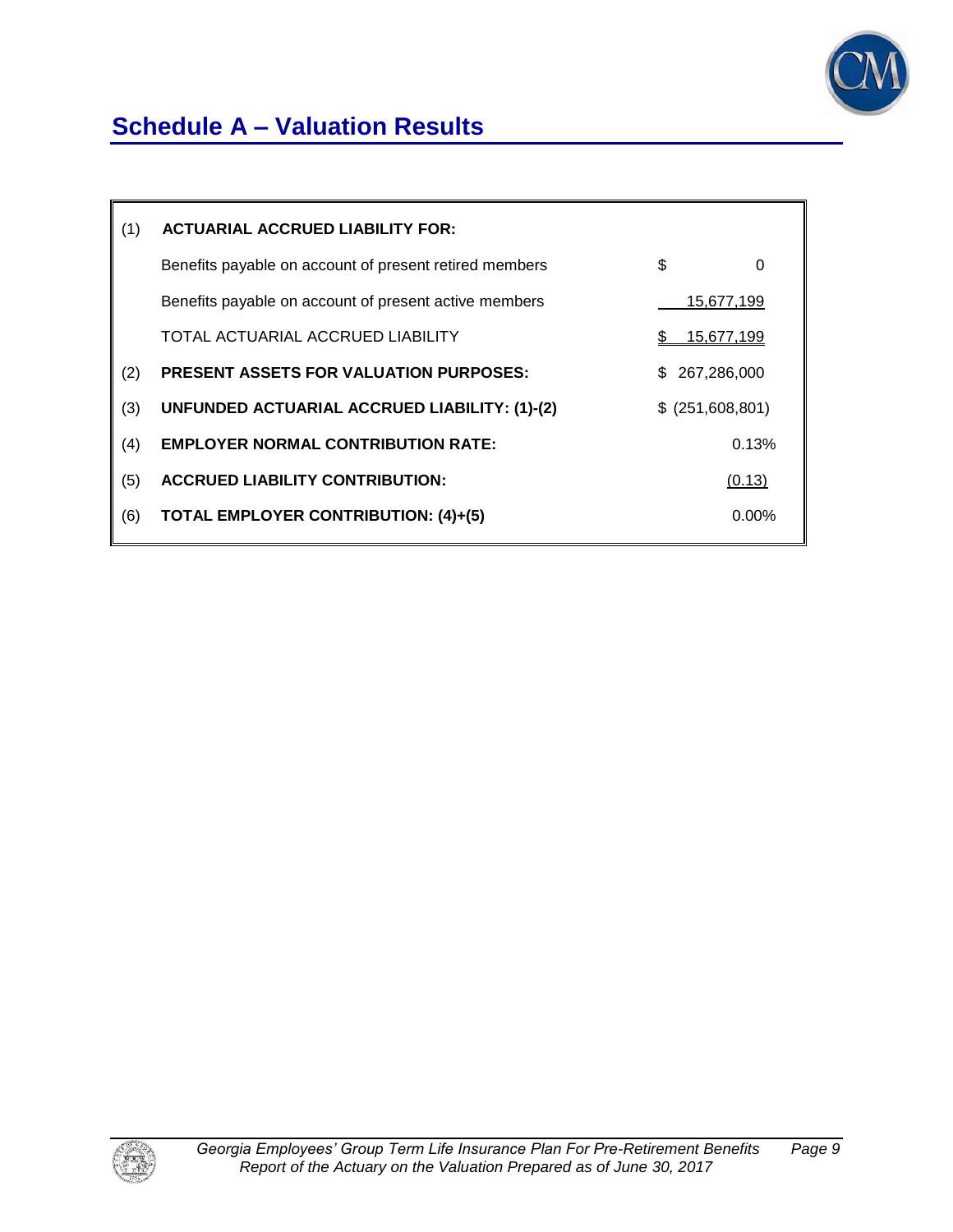

# **Schedule B – Summary of Receipts and Disbursements**

|                                              | <b>YEAR ENDING</b> |                   |
|----------------------------------------------|--------------------|-------------------|
| Receipts for the Year                        | June 30, 2017      | June 30, 2016     |
|                                              |                    |                   |
| <b>Insurance Premiums</b>                    | \$<br>599,000      | \$<br>611,000     |
| <b>Investment Earnings</b>                   | 29,785,000         | 3,109,000         |
| <b>TOTAL</b>                                 | \$<br>30,384,000   | \$<br>3,720,000   |
| Disbursements for the Year                   |                    |                   |
| Death Benefits                               | \$<br>4,019,000    | \$<br>3,345,000   |
| <b>Administration Expense</b>                | 64,000             | 67,000            |
| <b>TOTAL</b>                                 | \$<br>4,083,000    | \$<br>3,412,000   |
| <b>Excess of Receipts over Disbursements</b> | \$<br>26,301,000   | \$<br>308,000     |
| Reconciliation of Asset Balances             |                    |                   |
| Asset Balance as of the Beginning of Year    | \$<br>240,985,000  | \$<br>240,677,000 |
| <b>Excess of Receipts over Disbursements</b> | 26,301,000         | 308,000           |
| Asset Balance as of the End of Year          | 267,286,000<br>S   | 240,985,000<br>S  |
| Rate of Return                               | 12.4%              | 1.3%              |
|                                              |                    |                   |

 **(Fair Value)** 

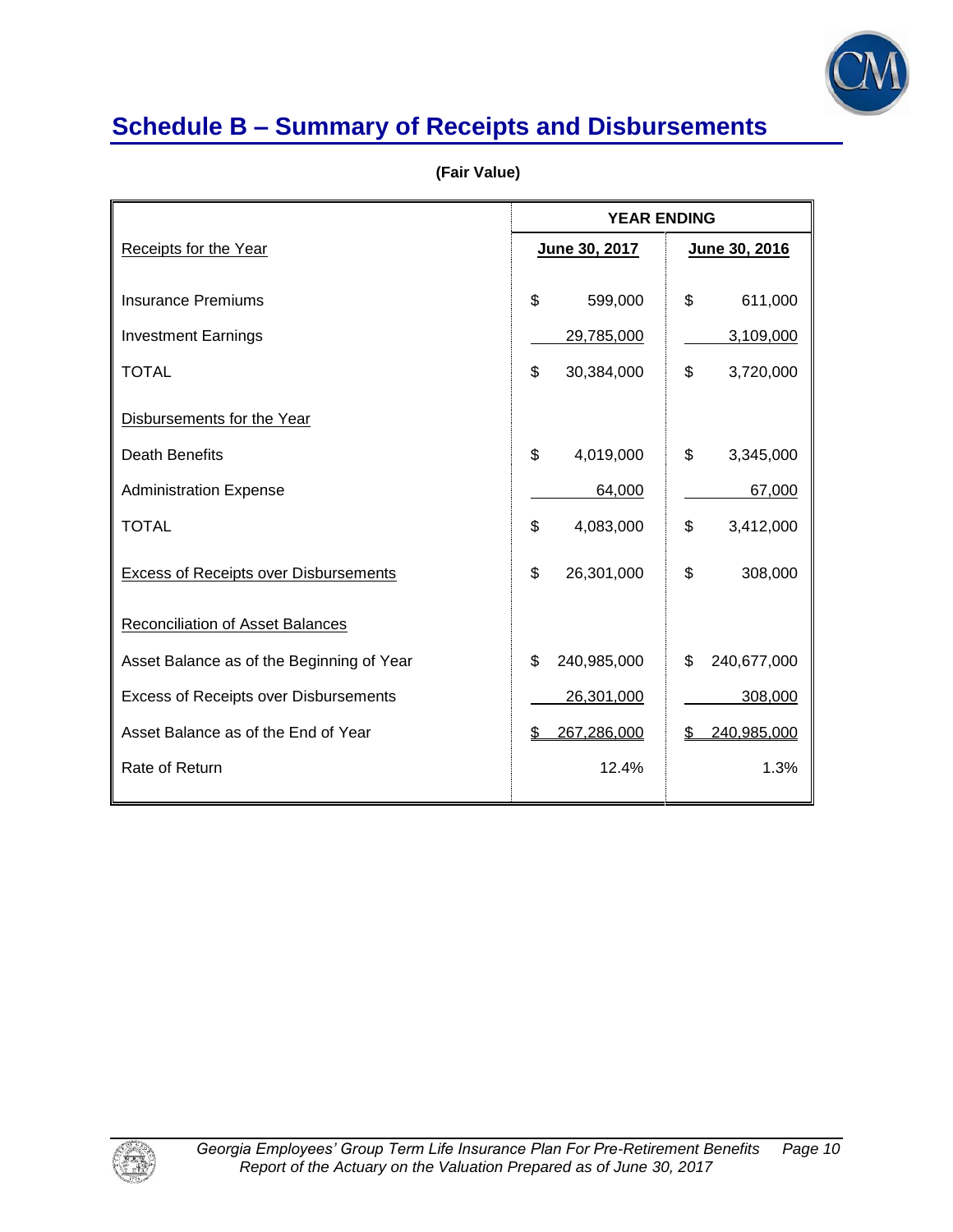

Actuarial assumptions and methods adopted by the Board December 17, 2015. Valuation interest rate adopted by the Board March 15, 2018.

**VALUATION INTEREST RATE**: 7.40% per annum, compounded annually, net of expenses.

**SALARY INCREASES**: The assumed annual rates of salary increase are as follows:

| <b>Members of Employees'</b><br><b>Retirement System (ERS)</b> |       |  |  |  |  |
|----------------------------------------------------------------|-------|--|--|--|--|
| Rate<br>Age                                                    |       |  |  |  |  |
| 20                                                             | 7.00% |  |  |  |  |
| 25                                                             | 6.25  |  |  |  |  |
| 30                                                             | 5.15  |  |  |  |  |
| 35                                                             | 4.55  |  |  |  |  |
| 40                                                             | 4.30  |  |  |  |  |
| 45                                                             | 4.05  |  |  |  |  |
| 50                                                             | 3.80  |  |  |  |  |
| 55                                                             | 3.55  |  |  |  |  |
| 60                                                             | 3.30  |  |  |  |  |
| 65                                                             | 3.25  |  |  |  |  |

Members of Judicial Retirement System (JRS): 4.50%

No salary increases are assumed for members of the Legislative Retirement System (LRS).

**SEPARATIONS BEFORE RETIREMENT**: Representative values of the assumed annual rates of separation other than retirement for non-law enforcement officers are as follows. Special rates of separation apply to law enforcement officers.

| <b>Annual Rates of Disability</b> |              |                            |                    |                |  |
|-----------------------------------|--------------|----------------------------|--------------------|----------------|--|
|                                   |              |                            |                    |                |  |
|                                   |              | <b>Non-Law Enforcement</b> | Law                | <b>JRS</b>     |  |
| Age                               | <b>Males</b> | <b>Females</b>             | <b>Enforcement</b> | <b>Members</b> |  |
| 20                                | .05%         | .02%                       | .02%               | .03%           |  |
| 25                                | .05          | .02                        | .05                | .03            |  |
| 30                                | .05          | .02                        | .08                | .05            |  |
| 35                                | .05          | .02                        | .16                | .08            |  |
| 40                                | .25          | .10                        | .85                | .10            |  |
| 45                                | .48          | .25                        | 1.40               | .18            |  |
| 50                                | .70          | .45                        | 2.00               | .25            |  |
| 55                                | 1.05         | .73                        | 2.70               | .45            |  |
| 60                                |              |                            |                    | .73            |  |
| 65                                |              |                            |                    | 1.18           |  |

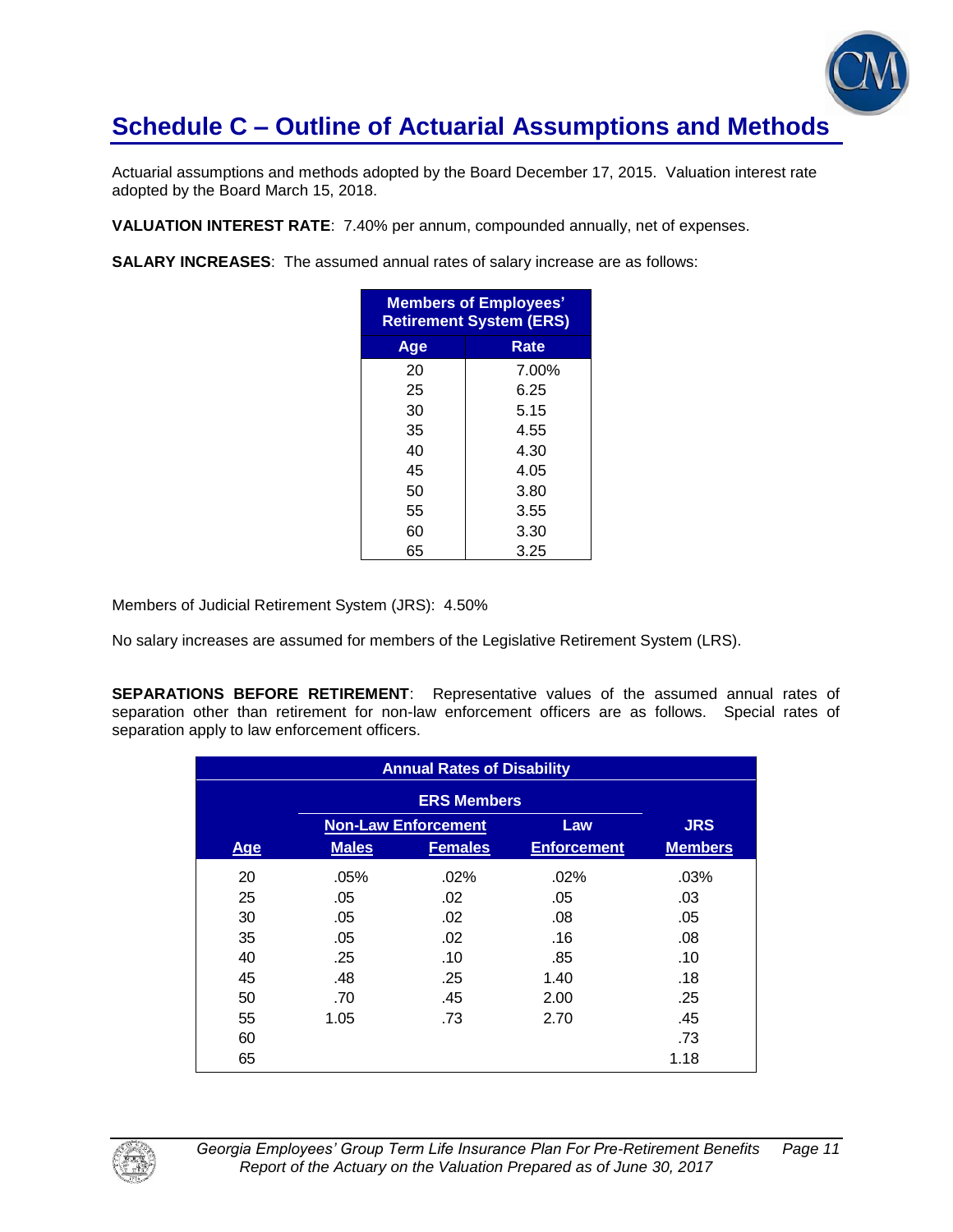

| <b>Annual Rates of Withdrawal</b> |                                          |                         |                      |  |  |  |  |
|-----------------------------------|------------------------------------------|-------------------------|----------------------|--|--|--|--|
|                                   | <b>ERS Members - Non-Law Enforcement</b> |                         |                      |  |  |  |  |
|                                   |                                          | <b>Years of Service</b> |                      |  |  |  |  |
| Age                               | $0 - 4$                                  | $5-9$                   | <b>10 &amp; Over</b> |  |  |  |  |
|                                   |                                          | <b>Males</b>            |                      |  |  |  |  |
| 20                                | 35.00%                                   |                         |                      |  |  |  |  |
| 25                                | 27.50                                    | 15.00%                  |                      |  |  |  |  |
| 30                                | 23.00                                    | 11.50                   | 7.50%                |  |  |  |  |
| 35                                | 21.50                                    | 10.00                   | 6.00                 |  |  |  |  |
| 40                                | 19.50                                    | 9.50                    | 4.75                 |  |  |  |  |
| 45                                | 18.60<br>9.00<br>4.00                    |                         |                      |  |  |  |  |
| 50                                | 16.60                                    | 7.25                    | 4.25                 |  |  |  |  |
| 55                                | 14.50                                    | 7.00                    | 4.75                 |  |  |  |  |
| 60                                | 14.00                                    | 6.00                    |                      |  |  |  |  |
| 65                                | 15.00                                    | 10.00                   |                      |  |  |  |  |
|                                   |                                          | Females                 |                      |  |  |  |  |
| 20                                | 30.00%                                   |                         |                      |  |  |  |  |
| 25                                | 25.00                                    | 17.50%                  |                      |  |  |  |  |
| 30                                | 21.50                                    | 12.50                   | 8.25%                |  |  |  |  |
| 35                                | 19.50                                    | 10.50                   | 6.00                 |  |  |  |  |
| 40                                | 18.25                                    | 9.50                    | 5.00                 |  |  |  |  |
| 45                                | 16.50                                    | 8.00                    | 4.00                 |  |  |  |  |
| 50                                | 15.00                                    | 7.25                    | 4.25                 |  |  |  |  |
| 55                                | 14.00                                    | 7.00                    | 4.50                 |  |  |  |  |
| 60                                | 14.50                                    | 6.25                    |                      |  |  |  |  |
| 65                                | 17.00                                    | 11.00                   |                      |  |  |  |  |

| <b>Annual Rates of Withdrawal</b>                                          |              |                |                |                |  |  |  |
|----------------------------------------------------------------------------|--------------|----------------|----------------|----------------|--|--|--|
| <b>ERS Members -</b><br><b>LRS</b><br><b>JRS</b><br><b>Law Enforcement</b> |              |                |                |                |  |  |  |
| <b>Age</b>                                                                 | <b>Males</b> | <b>Females</b> | <b>Members</b> | <b>Members</b> |  |  |  |
| 20                                                                         | 15.00%       |                | 8.00%          | 4.00%          |  |  |  |
| 25                                                                         | 5.75         | 4.00%          | 8.00           | 4.00           |  |  |  |
| 30                                                                         | 5.75         | 4.00           | 8.00           | 4.00           |  |  |  |
| 35                                                                         | 5.75         | 3.75           | 8.00           | 4.00           |  |  |  |
| 40                                                                         | 5.75         | 3.00           | 8.00           | 6.00           |  |  |  |
| 45                                                                         | 5.75         | 2.00           | 8.50           | 4.00           |  |  |  |
| 50                                                                         | 5.75         | 2.00           | 8.50           | 3.00           |  |  |  |
| 55                                                                         |              |                | 9.00           | 2.50           |  |  |  |
| 60                                                                         |              |                | 9.00           | 2.50           |  |  |  |
| 65                                                                         |              |                | 9.00           | 2.50           |  |  |  |



*Georgia Employees' Group Term Life Insurance Plan For Pre-Retirement Benefits Page 12 Report of the Actuary on the Valuation Prepared as of June 30, 2017*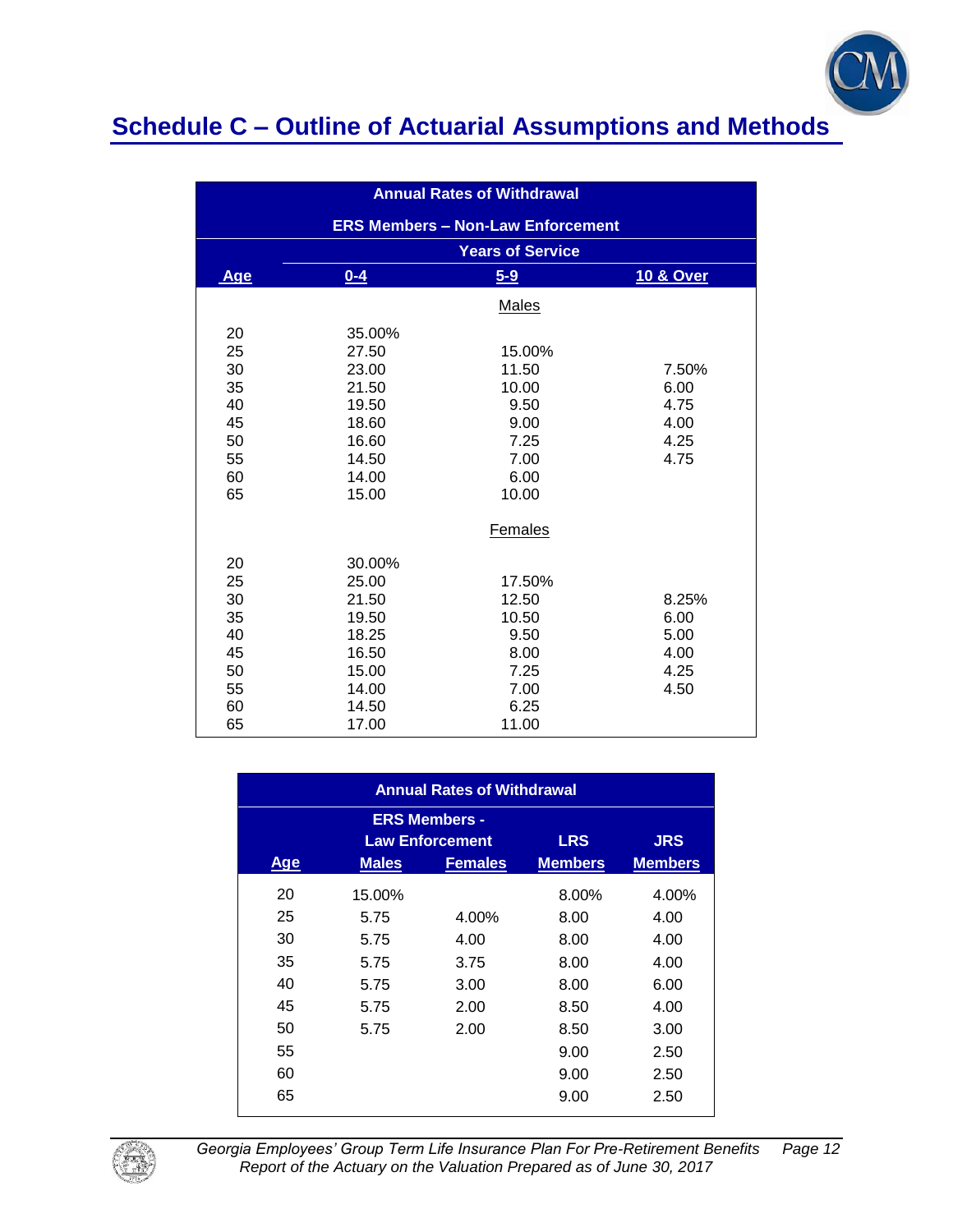

**RETIREMENT**: Representative values of the assumed annual rates of service retirement for non-law enforcement officers are as follows. Special retirement rates apply to law enforcement officers.

|                                                          | <b>Non-Law Enforcement</b><br><b>Old Plan</b> |                                                                                 |                                                                             |                                                                              |                                                                                    |                                                                                    |                                                                                |                                                                                  |  |  |
|----------------------------------------------------------|-----------------------------------------------|---------------------------------------------------------------------------------|-----------------------------------------------------------------------------|------------------------------------------------------------------------------|------------------------------------------------------------------------------------|------------------------------------------------------------------------------------|--------------------------------------------------------------------------------|----------------------------------------------------------------------------------|--|--|
| Age                                                      |                                               | <b>Early Retirement</b><br>Age 60 or 30 years<br>More than 34 years<br>34 years |                                                                             |                                                                              |                                                                                    |                                                                                    |                                                                                |                                                                                  |  |  |
|                                                          | <b>Male</b>                                   | <b>Female</b>                                                                   | <b>Male</b>                                                                 | <b>Female</b>                                                                | <b>Male</b>                                                                        | <b>Female</b>                                                                      | <b>Male</b>                                                                    | <b>Female</b>                                                                    |  |  |
| 50<br>52<br>55<br>57<br>60<br>62<br>65<br>67<br>70<br>75 | 2.0%<br>2.0<br>3.0<br>3.5                     | 2.0%<br>2.0<br>3.5<br>5.0                                                       | 7.5%<br>7.5<br>7.5<br>10.5<br>15.0<br>32.0<br>35.0<br>35.0<br>35.0<br>100.0 | 6.0%<br>6.0<br>10.0<br>10.0<br>20.0<br>40.0<br>40.0<br>35.0<br>35.0<br>100.0 | 100.0%<br>100.0<br>100.0<br>100.0<br>97.5<br>97.5<br>35.0<br>35.0<br>35.0<br>100.0 | 100.0%<br>100.0<br>100.0<br>100.0<br>95.0<br>95.0<br>40.0<br>35.0<br>35.0<br>100.0 | 90.0%<br>90.0<br>75.0<br>70.0<br>40.0<br>40.0<br>35.0<br>35.0<br>35.0<br>100.0 | 100.0%<br>100.0<br>90.0<br>70.0<br>55.0<br>65.0<br>40.0<br>35.0<br>35.0<br>100.0 |  |  |

#### **ERS**

|                                                          |                           | Law<br><b>Enforcement***</b> |                                                                                |                                                                                |                                                        |
|----------------------------------------------------------|---------------------------|------------------------------|--------------------------------------------------------------------------------|--------------------------------------------------------------------------------|--------------------------------------------------------|
| Age                                                      | <b>Early Retirement</b>   |                              | <b>Normal Retirement</b>                                                       |                                                                                |                                                        |
|                                                          | <b>Male</b>               | <b>Female</b>                | Male*                                                                          | Female**                                                                       |                                                        |
| 50<br>52<br>55<br>57<br>60<br>62<br>65<br>67<br>70<br>75 | 7.0%<br>7.0<br>7.0<br>8.0 | 4.5%<br>4.5<br>6.5<br>8.0    | 70.0%<br>70.0<br>60.0<br>50.0<br>25.0<br>40.0<br>32.0<br>32.0<br>30.0<br>100.0 | 50.0%<br>45.0<br>50.0<br>40.0<br>30.0<br>40.0<br>35.0<br>32.0<br>30.0<br>100.0 | 20.0%<br>12.0<br>30.0<br>35.0<br>25.0<br>25.0<br>100.0 |

- \* An additional 10% for ages below 55 and 20% for ages 55 to 59 are assumed to retire in the first year eligible for unreduced retirement with 30 years of service.
- \*\* An additional 20% are assumed to retire in the first year eligible for unreduced retirement with 30 years of service before age 60.
- \*\*\* In addition, 100% are assumed to retire with 30 years of service on or before age 50 and 75% are assumed to retire with 30 years of service after age 50 but before age 55.

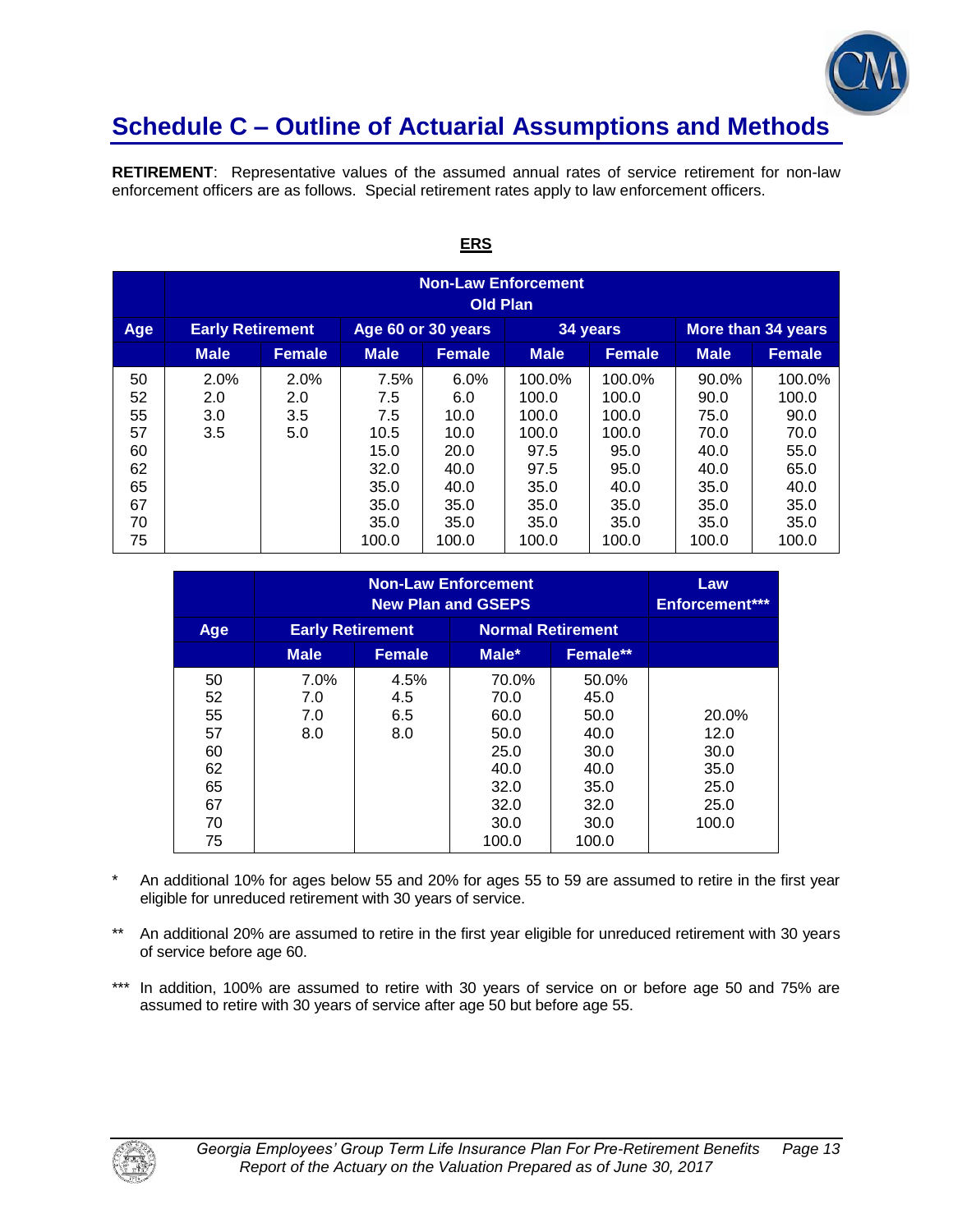

| <b>Annual Rates of Retirement</b> |                   |            |  |  |
|-----------------------------------|-------------------|------------|--|--|
| Age                               | <b>LRS</b>        | <b>JRS</b> |  |  |
| 60                                | 10%               | 15%        |  |  |
| 61                                | 10                | 10         |  |  |
| 62                                | 15                | 12         |  |  |
| $63 - 64$                         | 10                | 10         |  |  |
| $65 - 66$                         | $12 \overline{ }$ | 15         |  |  |
| 67                                | 15                | 15         |  |  |
| $68 - 69$                         | $12 \overline{ }$ | 15         |  |  |
| $70 - 74$                         | 20                | 25         |  |  |
| 75                                | 100               | 100        |  |  |

**RATES OF DEATH BEFORE RETIREMENT**: The RP-2000 Employee Mortality Table projected to 2025 with projection scale BB is used for both males and females while in active service. Representative values of the assumed annual rates of mortality while in active service are as follows:

| Age | <b>Males</b> | <b>Females</b> | Age | <b>Males</b> | <b>Females</b> |
|-----|--------------|----------------|-----|--------------|----------------|
| 20  | 0.0320%      | 0.0177%        | 45  | 0.1399%      | 0.1043%        |
| 25  | 0.0349       | 0.0192         | 50  | 0.1983       | 0.1555         |
| 30  | 0.0412       | 0.0245         | 55  | 0.2810       | 0.2228         |
| 35  | 0.0717       | 0.0441         | 60  | 0.4092       | 0.3058         |
| 40  | 0.1001       | 0.0655         | 65  | 0.5600       | 0.4304         |

**RATES OF DEATHS AFTER RETIREMENT**: The RP-2000 Combined Mortality Table projected to 2025 with projection scale BB and set forward 2 years for both males and females is used for the period after service retirement and for dependent beneficiaries. The RP-2000 Disabled Mortality Table projected to 2025 with projection scale BB and set back 7 years for males and set forward 3 years for females is used for the period after disability retirement. There is a margin for future mortality improvement in the tables used by the System. Based on the results of the most recent experience study adopted by the Board on December 17, 2015, the numbers of expected future deaths are 9-12% less than the actual number of deaths that occurred during the study period for service retirements and beneficiaries and for disability retirements. Representative values of the assumed annual rates of mortality after service retirement are as follows:

| Age | <b>Males</b> | <b>Females</b> | Age | <b>Males</b> | <b>Females</b> |
|-----|--------------|----------------|-----|--------------|----------------|
| 40  | $0.1127\%$   | 0.0790%        | 65  | 1.1300%      | 0.8994%        |
| 45  | 0.1609       | 0.1230         | 70  | 1.8697       | 1.5281         |
| 50  | 0.2474       | 0.1872         | 75  | 3.2147       | 2.5220         |
| 55  | 0.4246       | 0.2918         | 80  | 5.5160       | 4.1628         |
| 60  | 0.6985       | 0.4923         | 85  | 9.5631       | 7.1239         |

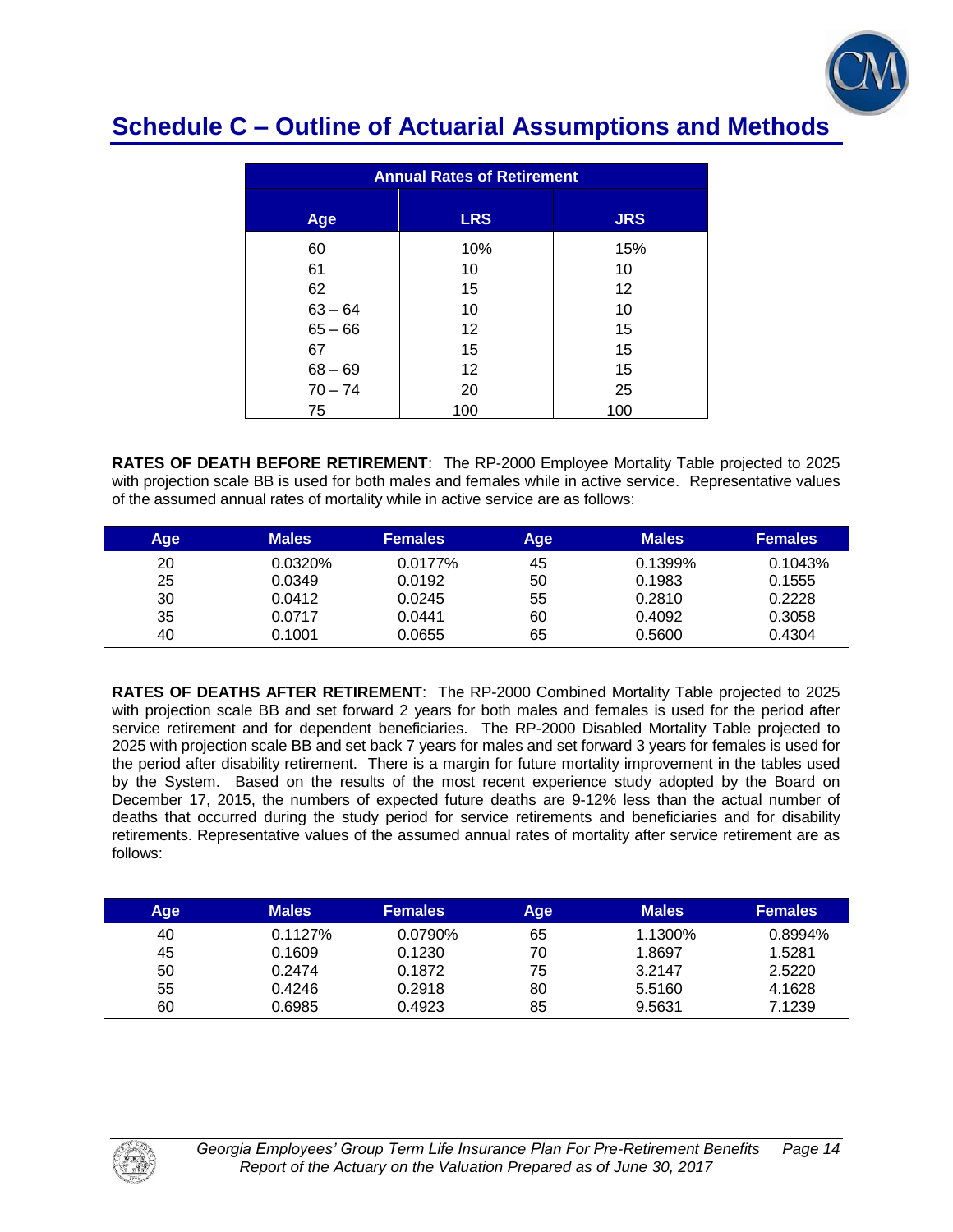

**ASSETS**: Fair value

**ACTUARIAL COST METHOD:** Entry Age Normal Actuarial Cost Method. Actuarial gains and losses are reflected in the unfunded actuarial accrued liability (UAAL). See Schedule D for a brief description of this method.

**ADMINISTRATIVE EXPENSES:** Budgeted administrative expenses are added to the normal contribution rate.

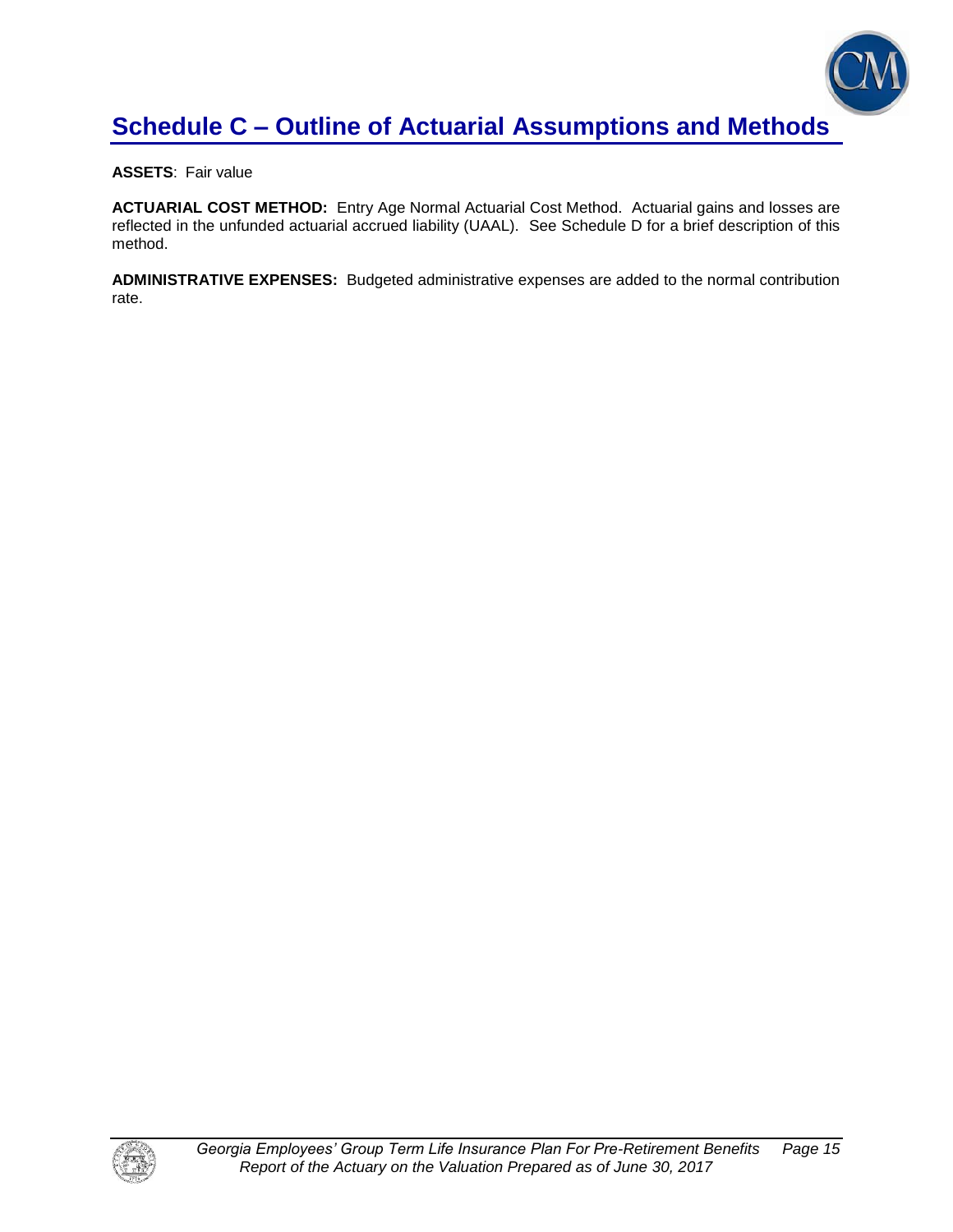

## **Schedule D – Actuarial Cost Method**

- 1. The valuation is prepared on the projected benefit basis, under which the present value, at the interest rate assumed to be earned in the future (currently 7.40%), of each member's expected benefits at death in active service is determined, based on age, service and sex. The calculations take into account the probability of a member's termination of employment, as well as the possibility of his terminating with a service, disability or survivor's benefit.
- 2. The employer contributions required to support the benefits of the System are determined following a level funding approach, and consist of a normal contribution and an unfunded actuarial accrued liability contribution.
- 3. The normal contribution is determined using the entry age actuarial cost method. Under this method, a calculation is made to determine the level amount which, if applied for the average member during the entire period of his anticipated covered service, would be required in addition to the contributions of the member to meet the cost of all benefits payable on his behalf.
- 4. The unfunded actuarial accrued liability contributions are determined by subtracting the present value of prospective employer normal contributions and member contributions, together with the current actuarial value of assets, from the present value of expected benefits to be paid from the System.

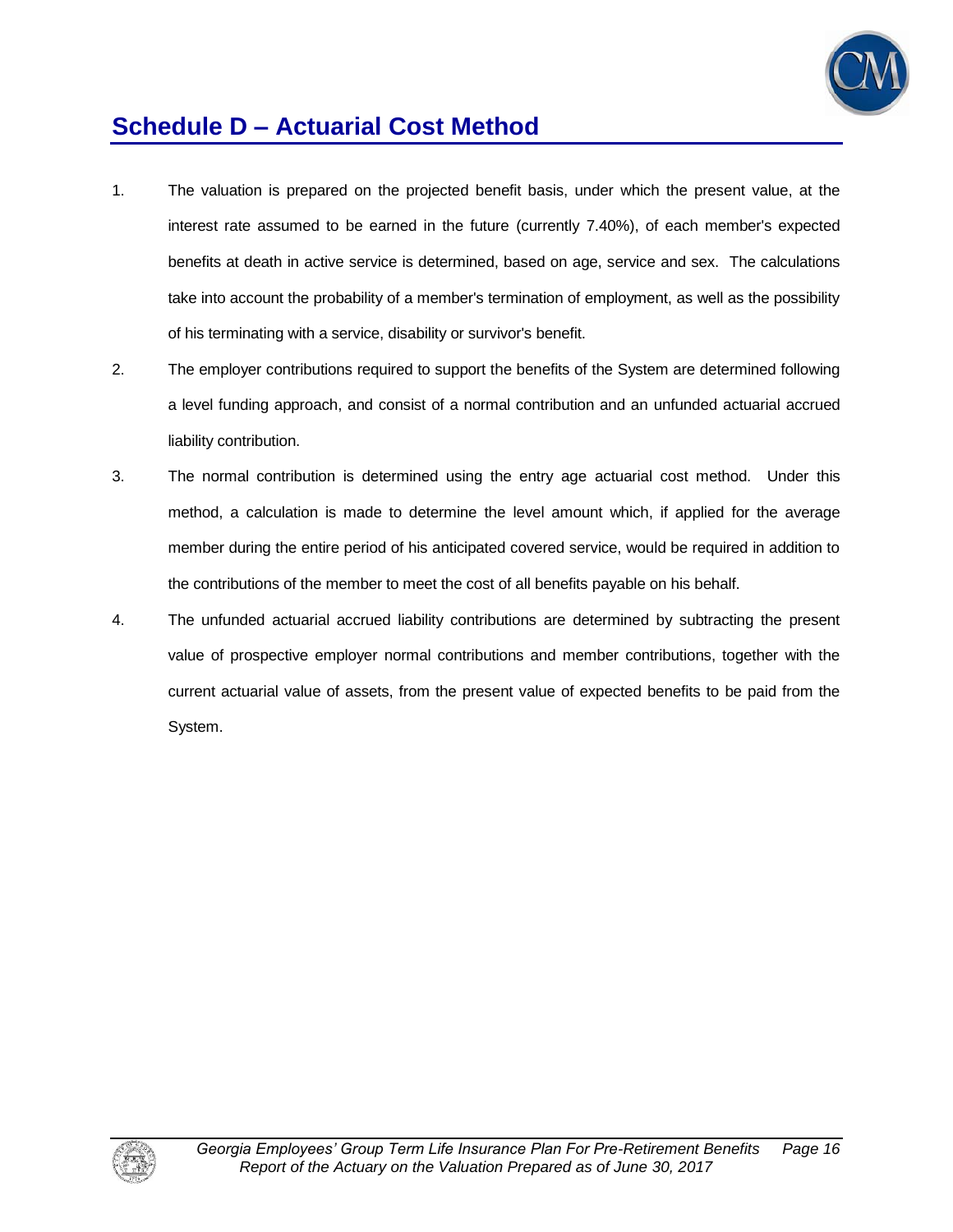

### **Schedule E – Funding Policy #1 of the SEAD Board of Directors**

The purpose of this Funding Policy is to state the overall objectives for the Georgia Employees' Group Term Life Insurance Plan for Pre-Retirement Benefits (System), the benchmarks that will be used to measure progress in achieving those goals, and the methods and assumptions that will be employed to develop the benchmarks. It is the intent of the State Employees' Assurance Department Board of Directors that the Funding Policy outlined herein will remain unchanged until the objectives below are met.

### **I. Funding Objectives**

The goal in requiring employer and member contributions to the System is to accumulate sufficient assets during a member's employment to fully finance the benefits the member's beneficiary is expected to receive in the event of the death of the member prior to the member's retirement. In meeting this objective, the System will strive to meet the following funding objectives:

- To develop a pattern of contribution rates expressed as a percentage of employer payroll and measured by valuations prepared in accordance with applicable State laws and the principles of practice prescribed by the Actuarial Standards Board.
- To maintain a stable funded ratio (ratio of actuarial value of assets to actuarial accrued liabilities) that reflects a trend of strong actuarial condition. The long-term objective is to maintain at least a 100% funded ratio over a reasonable period of future years.
- To maintain adequate asset levels to finance the benefits promised to members and monitor the future demand for liquidity.
- To promote intergenerational equity for taxpayers with respect to contributions required for the benefits provided by the System.

#### **II. Measures of Funding Progress**

To track progress in achieving the System's funding objectives, the following measures will be determined annually as of the actuarial valuation date (with due recognition that a single year's results may not be indicative of long-term trends):

- **Funded ratio** The funded ratio, defined as the actuarial value of assets divided by the actuarial accrued liability, should remain stable over time, before adjustments for changes in benefits, actuarial methods, and/or actuarial adjustments. The target funded ratio will be 100 percent. In the event that the funded ratio falls below 100%, the targeted funded ratio will be 100% within 20 years of the date the funded ratio first falls below 100%.
- **Unfunded Actuarial Accrued Liability (UAAL)**
	- o **Transitional UAAL** The UAAL established as of the initial valuation date for which this funding policy is adopted shall be known as the Transitional UAAL.
	- o **New Incremental UAAL** Each subsequent valuation will produce a New Incremental UAAL consisting of all benefit changes, assumption and method changes and experience gains and/or losses that have occurred since the previous valuations.
- **UAAL Amortization Period** 
	- o The transitional UAAL will be amortized over a closed 20 year period beginning on the initial valuation date for which this funding policy is adopted.
	- $\circ$  Each New Incremental UAAL shall be amortized over a closed 20 year period beginning with the year it is incurred.
- **Employer Contribution Rate**
	- o **Employer Normal Contribution Rate**  the contribution rate determined as of the valuation date each year to fund the employer portion of the annual normal cost of the System based on the assumptions and methods adopted by the Board.
	- $\circ$  In each valuation subsequent to the adoption of this funding policy the required employer contribution rate will be determined as the summation of the employer Normal Contribution Rate, a contribution rate for administrative expenses, the amortization rate

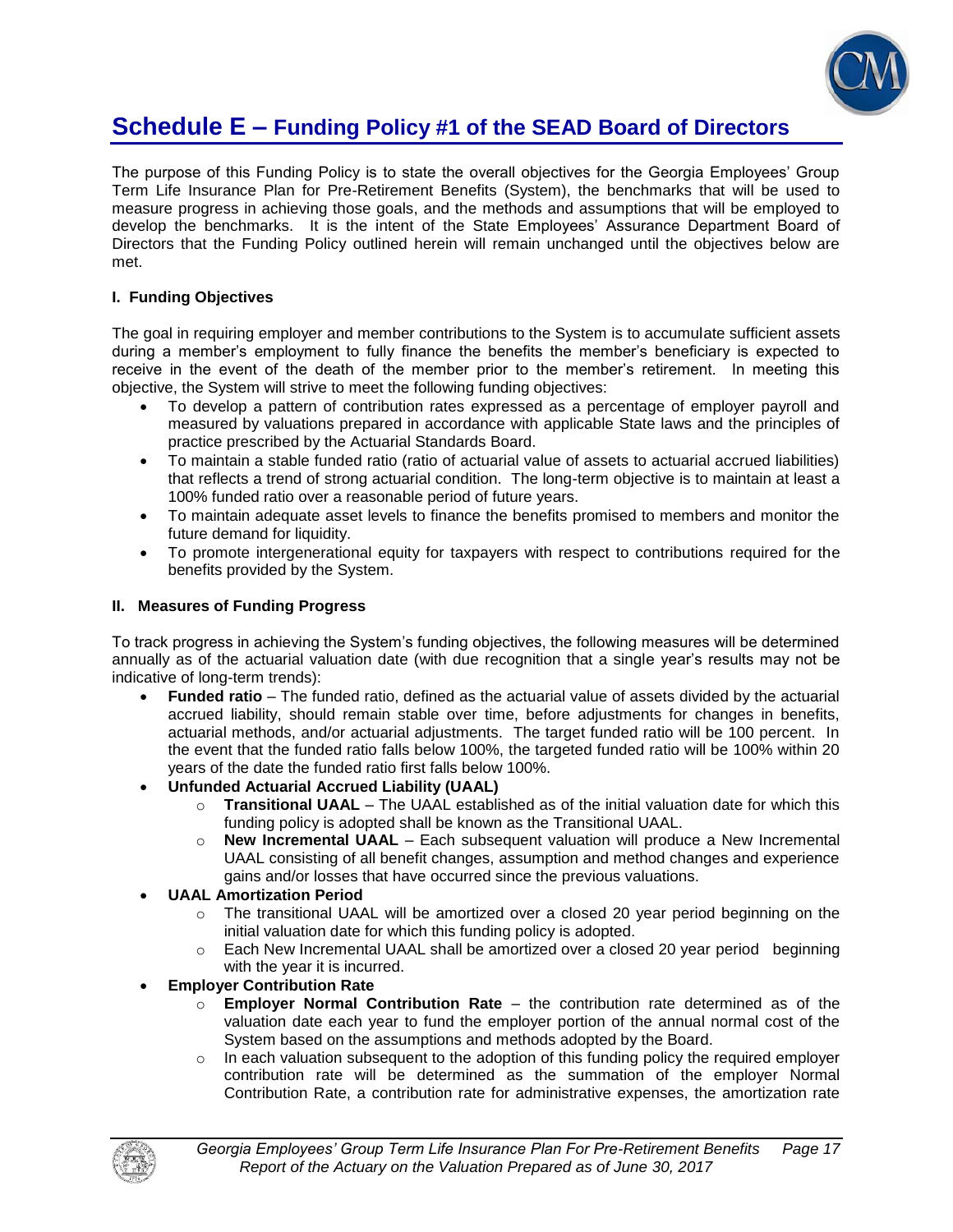

### **Schedule E – Funding Policy #1 of the SEAD Board of Directors**

for the Transitional UAAL and the individual amortization rate for each of the New Incremental UAAL bases.

- o In no event shall the employer contribution rate be less than 0%.
- $\circ$  The valuation methodology, including the amortization of the Unfunded Actuarial Accrued Liability (UAAL), would be expected to maintain reasonably stable contribution rates as a dollar per active member.

#### **III. Methods and Assumptions**

The annual actuarial valuations providing the measures to assess funding progress will utilize the actuarial methods and assumptions last adopted by the Board based upon the advice and recommendations of the actuary. These include the following primary methods and assumptions:

- The actuarial cost method used to develop the benchmarks will be the Projected Unit Credit (PUC) actuarial cost method.
- The long-term annual investment rate of return assumption will be:
	- $\circ$  Effective with the June 30, 2013 valuation date, 7.50% net of investment expenses.
	- o Effective with the June 30, 2017 valuation date, reduced by 0.10% (10 basis points) from the immediate prior actuarial valuation, as long as the following conditions are met:
		- The actual rate of return for the fiscal year ending with the current valuation date exceeds the assumed rate of return from the immediate prior actuarial valuation, and
		- The assumed rate of return does not decrease below 7.00% net of investment expenses.
- The actuarial value of assets will be equal to the market value of assets as of the valuation date.

The employer contribution rates determined in an annual actuarial valuation will be at least sufficient to satisfy the annual normal cost of the System and amortize the UAAL as a level dollar amount over a period not to exceed 20 years. However in no event shall the employer contribution rate be less than 0%.

The actuary shall conduct an investigation into the System's experience at least every five years and utilize the results of the investigation to form the basis for recommended assumptions and methods. Any changes to the recommended assumptions and methods that are approved by the Board will be reflected in this Policy.

#### **IV. Funding Policy Progress**

The Board will periodically have actuarial projections of the valuation results performed to assess the current and expected future progress towards the overall funding goals of the System. These periodic projections will provide the expected valuation results over at least a 10-year period. The projected measures of funding progress and the recent historical trend provided in valuations will provide important information for the Board's assessment of the System's funding progress.

Adopted: March 15, 2018

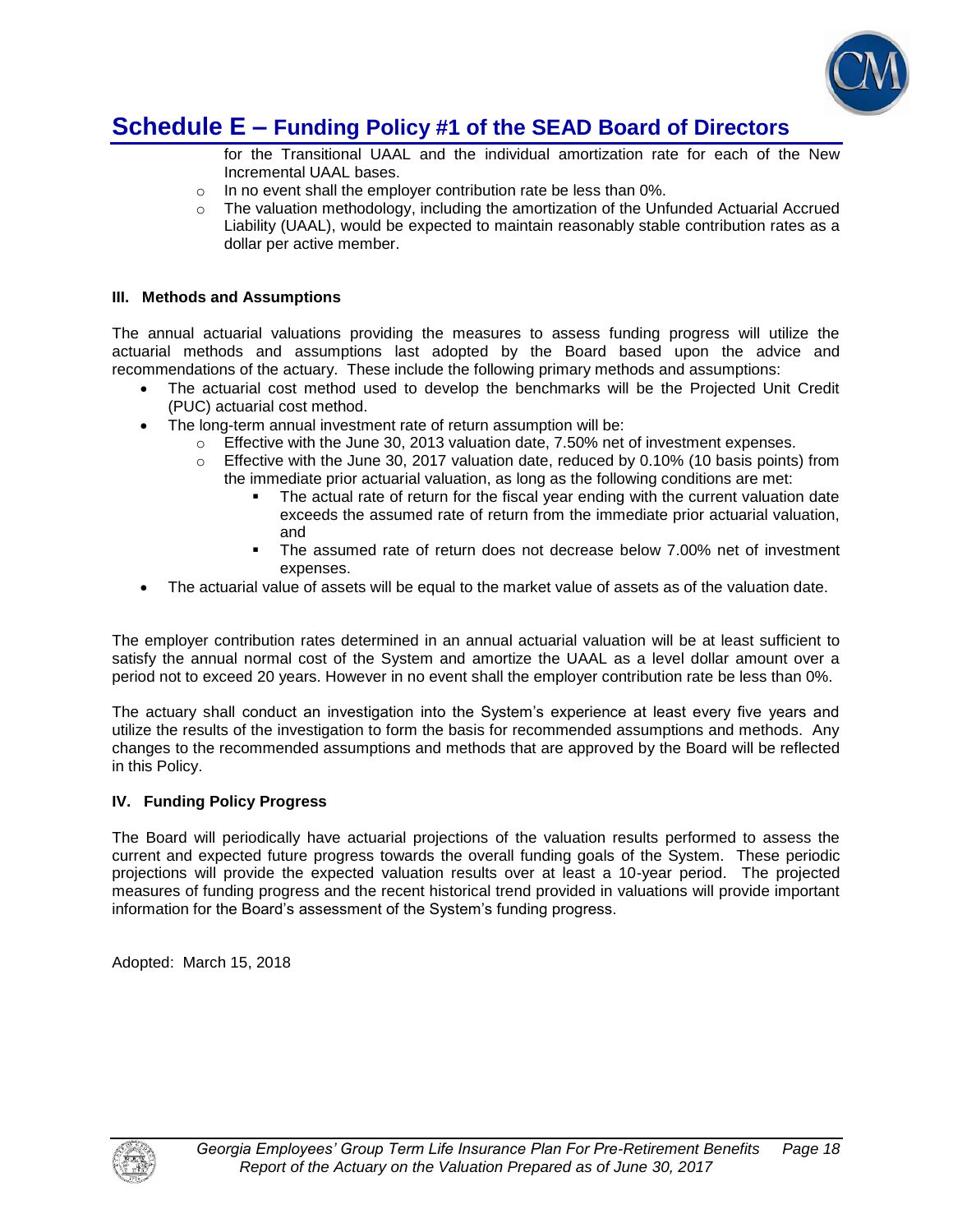

| <b>Valuation</b><br>Date | Amortization<br><b>Period</b> | <b>Balance of</b><br><b>Transitional UAAL</b> | <b>Expected UAAL</b><br><b>Contribution</b> |
|--------------------------|-------------------------------|-----------------------------------------------|---------------------------------------------|
| 6/30/2013                | 20                            | \$<br>(167,266,267)                           | \$<br>(16, 407, 515)                        |
| 6/30/2014                | 19                            | (163, 403, 722)                               | (16, 407, 515)                              |
| 6/30/2015                | 18                            | (159,251,487)                                 | (16, 407, 515)                              |
| 6/30/2016                | 17                            | (154, 787, 834)                               | (16, 407, 515)                              |
| 6/30/2017                | 16                            | (149,989,406)                                 | (16, 300, 885)                              |
| 6/30/2018                | 15                            | (144,787,738)                                 | (16, 300, 885)                              |
| 6/30/2019                | 14                            | (139,201,146)                                 | (16, 300, 885)                              |
| 6/30/2020                | 13                            | (133, 201, 146)                               | (16, 300, 885)                              |
| 6/30/2021                | 12                            | (126, 757, 146)                               | (16,300,885)                                |
| 6/30/2022                | 11                            | (119, 836, 291)                               | (16,300,885)                                |
| 6/30/2023                | 10                            | (112,403,292)                                 | (16,300,885)                                |
| 6/30/2024                | 9                             | (104, 420, 251)                               | (16,300,885)                                |
| 6/30/2025                | 8                             | (95, 846, 465)                                | (16, 300, 885)                              |
| 6/30/2026                | 7                             | (86, 638, 219)                                | (16, 300, 885)                              |
| 6/30/2027                | 6                             | (76,748,562)                                  | (16, 300, 885)                              |
| 6/30/2028                | 5                             | (66,127,071)                                  | (16, 300, 885)                              |
| 6/30/2029                | 4                             | (54, 719, 590)                                | (16, 300, 885)                              |
| 6/30/2030                | 3                             | (42,467,955)                                  | (16, 300, 885)                              |
| 6/30/2031                | $\overline{2}$                | (29,309,699)                                  | (16, 300, 885)                              |
| 6/30/2032                | 1                             | (15, 177, 732)                                | (16,300,885)                                |
| 6/30/2033                | $\Omega$                      |                                               |                                             |

### **TRANSITIONAL UAAL**

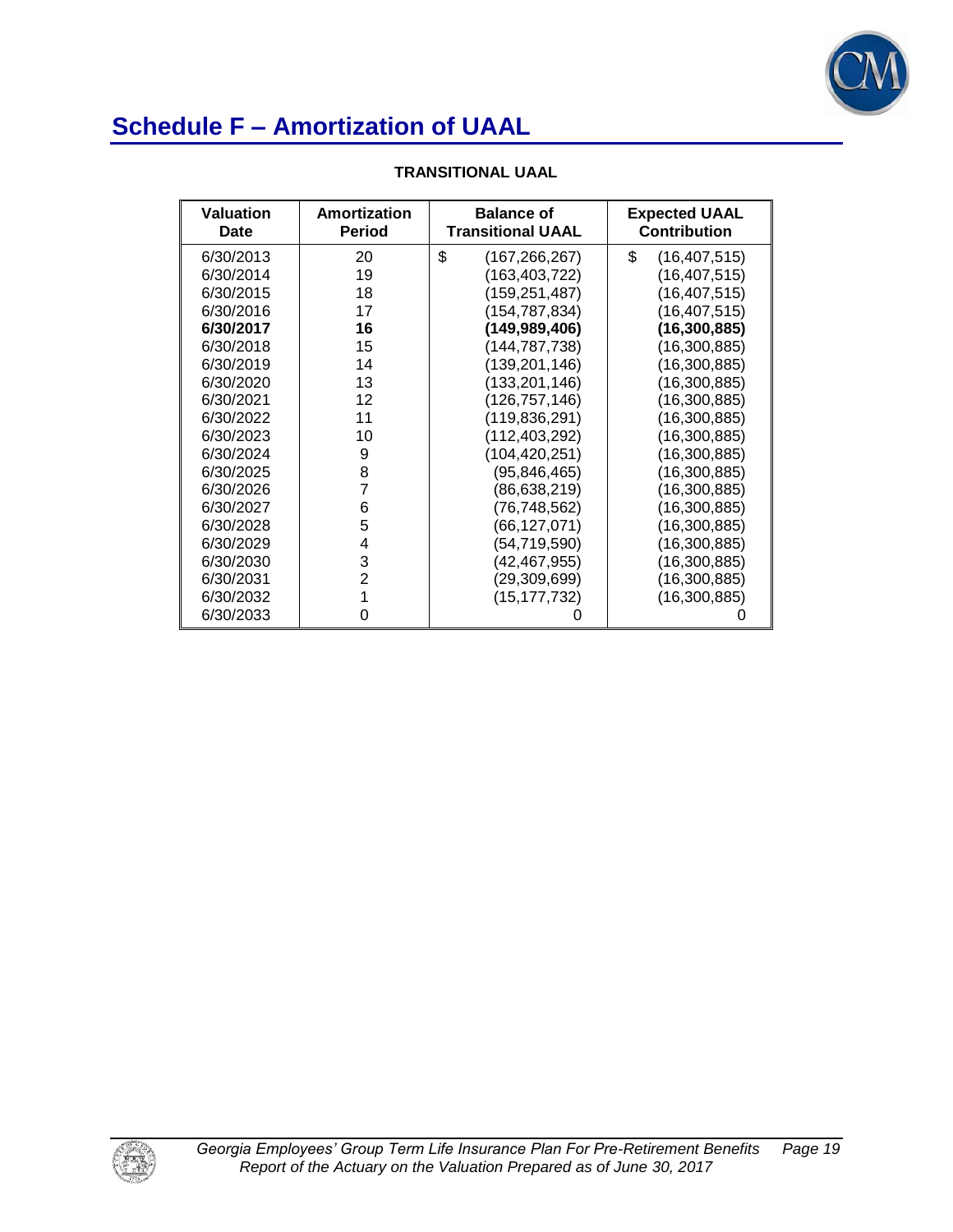

| <b>Valuation</b><br>Date | Amortization<br><b>Period</b> | <b>Balance of New</b><br><b>Incremental UAAL</b><br>6/30/2014 | <b>Expected UAAL</b><br><b>Contribution</b> |
|--------------------------|-------------------------------|---------------------------------------------------------------|---------------------------------------------|
| 6/30/2014                | 20                            | \$<br>(36,077,445)                                            | \$<br>(3,538,916)                           |
| 6/30/2015                | 19                            | (35, 244, 338)                                                | (3,538,916)                                 |
| 6/30/2016                | 18                            | (34, 348, 747)                                                | (3,538,916)                                 |
| 6/30/2017                | 17                            | (33, 385, 988)                                                | (3,514,898)                                 |
| 6/30/2018                | 16                            | (32, 341, 652)                                                | (3,514,899)                                 |
| 6/30/2019                | 15                            | (31, 220, 036)                                                | (3,514,899)                                 |
| 6/30/2020                | 14                            | (30,015,420)                                                  | (3,514,899)                                 |
| 6/30/2021                | 13                            | (28, 721, 663)                                                | (3,514,899)                                 |
| 6/30/2022                | 12                            | (27, 332, 167)                                                | (3,514,899)                                 |
| 6/30/2023                | 11                            | (25, 839, 849)                                                | (3,514,899)                                 |
| 6/30/2024                | 10                            | (24, 237, 100)                                                | (3,514,899)                                 |
| 6/30/2025                | 9                             | (22, 515, 747)                                                | (3,514,899)                                 |
| 6/30/2026                | 8                             | (20, 667, 013)                                                | (3,514,899)                                 |
| 6/30/2027                | $\overline{7}$                | (18,681,474)                                                  | (3,514,899)                                 |
| 6/30/2028                | 6                             | (16, 549, 004)                                                | (3,514,899)                                 |
| 6/30/2029                | 5                             | (14, 258, 732)                                                | (3,514,899)                                 |
| 6/30/2030                | 4                             | (11, 798, 980)                                                | (3,514,899)                                 |
| 6/30/2031                | 3                             | (9, 157, 206)                                                 | (3,514,899)                                 |
| 6/30/2032                | $\overline{2}$                | (6,319,940)                                                   | (3,514,899)                                 |
| 6/30/2033                | 1                             | (3,272,717)                                                   | (3,514,899)                                 |
| 6/30/2034                | 0                             | O                                                             |                                             |

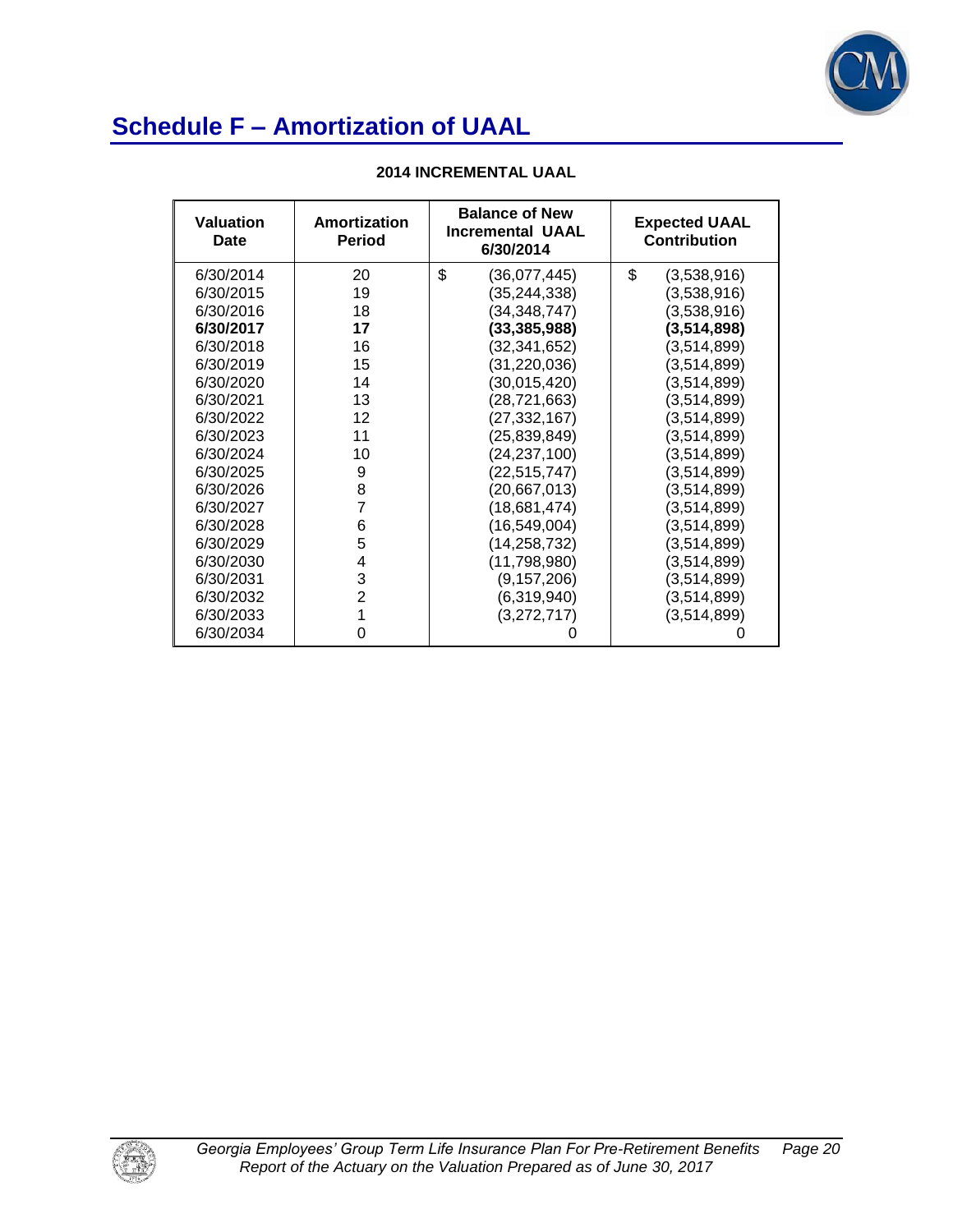

| <b>Valuation</b><br>Date | Amortization<br><b>Period</b> | <b>Balance of New</b><br><b>Incremental UAAL</b><br>6/30/2015 | <b>Expected UAAL</b><br><b>Contribution</b> |
|--------------------------|-------------------------------|---------------------------------------------------------------|---------------------------------------------|
| 6/30/2015                | 20                            | \$<br>(24, 457, 703)                                          | \$<br>(2,399,110)                           |
| 6/30/2016                | 19                            | (23,892,921)                                                  | (2,399,110)                                 |
| 6/30/2017                | 18                            | (23, 285, 780)                                                | (2,382,161)                                 |
| 6/30/2018                | 17                            | (22, 626, 767)                                                | (2,382,161)                                 |
| 6/30/2019                | 16                            | (21, 918, 987)                                                | (2,382,161)                                 |
| 6/30/2020                | 15                            | (21, 158, 832)                                                | (2,382,161)                                 |
| 6/30/2021                | 14                            | (20, 342, 424)                                                | (2,382,161)                                 |
| 6/30/2022                | 13                            | (19, 465, 603)                                                | (2,382,161)                                 |
| 6/30/2023                | 12                            | (18, 523, 897)                                                | (2,382,161)                                 |
| 6/30/2024                | 11                            | (17, 512, 504)                                                | (2,382,161)                                 |
| 6/30/2025                | 10                            | (16, 426, 269)                                                | (2,382,161)                                 |
| 6/30/2026                | 9                             | (15, 259, 652)                                                | (2,382,161)                                 |
| 6/30/2027                | 8                             | (14,006,706)                                                  | (2,382,161)                                 |
| 6/30/2028                | $\overline{7}$                | (12,661,041)                                                  | (2,382,161)                                 |
| 6/30/2029                | 6                             | (11, 215, 797)                                                | (2,382,161)                                 |
| 6/30/2030                | 5                             | (9,663,605)                                                   | (2,382,161)                                 |
| 6/30/2031                | 4                             | (7,996,551)                                                   | (2,382,161)                                 |
| 6/30/2032                | 3                             | (6, 206, 135)                                                 | (2,382,161)                                 |
| 6/30/2033                | $\overline{2}$                | (4,283,229)                                                   | (2,382,161)                                 |
| 6/30/2034                | 1                             | (2,218,027)                                                   | (2,382,161)                                 |
| 6/30/2035                | 0                             | 0                                                             |                                             |

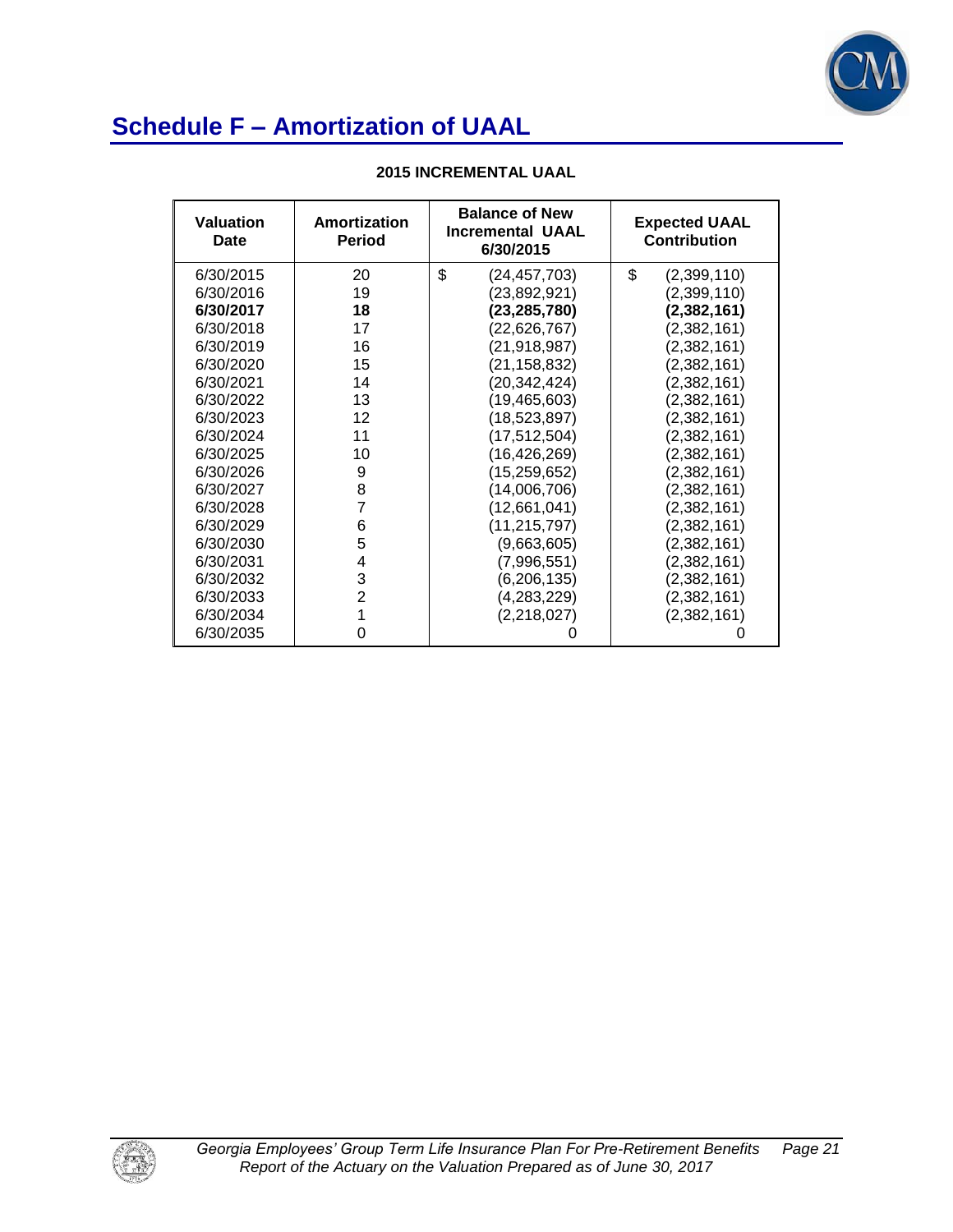

| <b>Valuation</b><br>Date | Amortization<br><b>Period</b> | <b>Balance of New</b><br><b>Incremental UAAL</b><br>6/30/2016 | <b>Expected UAAL</b><br><b>Contribution</b> |
|--------------------------|-------------------------------|---------------------------------------------------------------|---------------------------------------------|
| 6/30/2016                | 20                            | \$<br>(12, 345, 144)                                          | \$<br>(1,210,962)                           |
| 6/30/2017                | 19                            | (12,060,068)                                                  | (1,202,082)                                 |
| 6/30/2018                | 18                            | (11, 750, 431)                                                | (1,202,082)                                 |
| 6/30/2019                | 17                            | (11, 417, 881)                                                | (1,202,082)                                 |
| 6/30/2020                | 16                            | (11,060,722)                                                  | (1,202,082)                                 |
| 6/30/2021                | 15                            | (10, 677, 133)                                                | (1,202,082)                                 |
| 6/30/2022                | 14                            | (10, 265, 159)                                                | (1,202,082)                                 |
| 6/30/2023                | 13                            | (9,822,699)                                                   | (1,202,082)                                 |
| 6/30/2024                | 12                            | (9,347,497)                                                   | (1,202,082)                                 |
| 6/30/2025                | 11                            | (8,837,130)                                                   | (1,202,082)                                 |
| 6/30/2026                | 10                            | (8, 288, 996)                                                 | (1,202,082)                                 |
| 6/30/2027                | 9                             | (7,700,300)                                                   | (1,202,082)                                 |
| 6/30/2028                | 8                             | (7,068,040)                                                   | (1,202,082)                                 |
| 6/30/2029                | $\overline{7}$                | (6,388,993)                                                   | (1,202,082)                                 |
| 6/30/2030                | 6                             | (5,659,696)                                                   | (1,202,082)                                 |
| 6/30/2031                | 5                             | (4,876,432)                                                   | (1,202,082)                                 |
| 6/30/2032                | 4                             | (4,035,206)                                                   | (1,202,082)                                 |
| 6/30/2033                | 3                             | (3,131,729)                                                   | (1,202,082)                                 |
| 6/30/2034                | $\overline{2}$                | (2, 161, 396)                                                 | (1,202,082)                                 |
| 6/30/2035                | 1                             | (1, 119, 257)                                                 | (1,202,082)                                 |
| 6/30/2036                | 0                             | O                                                             |                                             |

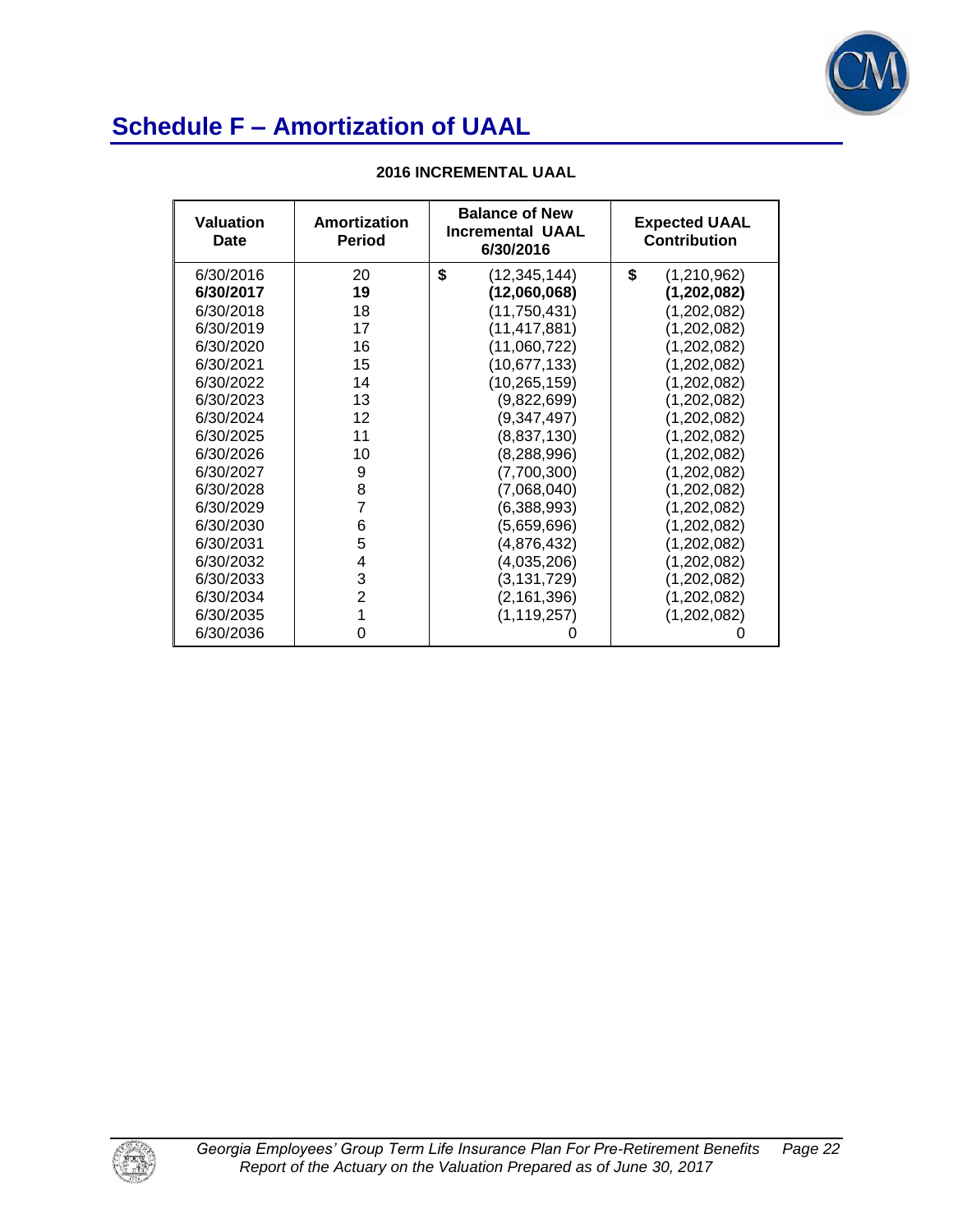

| Valuation<br>Date | <b>Balance of New</b><br>Amortization<br><b>Incremental UAAL</b><br><b>Period</b><br>6/30/2016 |                      | <b>Expected UAAL</b><br><b>Contribution</b> |
|-------------------|------------------------------------------------------------------------------------------------|----------------------|---------------------------------------------|
| 6/30/2017         | 20                                                                                             | \$<br>(32, 887, 559) | \$<br>(3,201,519)                           |
| 6/30/2018         | 19                                                                                             | (32, 119, 721)       | (3,201,519)                                 |
| 6/30/2019         | 18                                                                                             | (31, 295, 061)       | (3,201,519)                                 |
| 6/30/2020         | 17                                                                                             | (30, 409, 376)       | (3,201,519)                                 |
| 6/30/2021         | 16                                                                                             | (29, 458, 151)       | (3,201,519)                                 |
| 6/30/2022         | 15                                                                                             | (28, 436, 536)       | (3,201,519)                                 |
| 6/30/2023         | 14                                                                                             | (27, 339, 320)       | (3,201,519)                                 |
| 6/30/2024         | 13                                                                                             | (26, 160, 911)       | (3,201,519)                                 |
| 6/30/2025         | 12                                                                                             | (24, 895, 300)       | (3,201,519)                                 |
| 6/30/2026         | 11                                                                                             | (23, 536, 033)       | (3,201,519)                                 |
| 6/30/2027         | 10                                                                                             | (22,076,180)         | (3,201,519)                                 |
| 6/30/2028         | 9                                                                                              | (20,508,299)         | (3,201,519)                                 |
| 6/30/2029         | 8                                                                                              | (18, 824, 394)       | (3,201,519)                                 |
| 6/30/2030         | $\overline{7}$                                                                                 | (17, 015, 880)       | (3,201,519)                                 |
| 6/30/2031         | 6                                                                                              | (15,073,536)         | (3,201,519)                                 |
| 6/30/2032         | 5                                                                                              | (12, 987, 459)       | (3,201,519)                                 |
| 6/30/2033         | 4                                                                                              | (10, 747, 012)       | (3,201,519)                                 |
| 6/30/2034         | 3                                                                                              | (8,340,772)          | (3,201,519)                                 |
| 6/30/2035         | $\overline{2}$                                                                                 | (5,756,470)          | (3,201,519)                                 |
| 6/30/2036         | 1                                                                                              | (2,980,930)          | (3,201,519)                                 |
| 6/30/2037         | 0                                                                                              |                      |                                             |

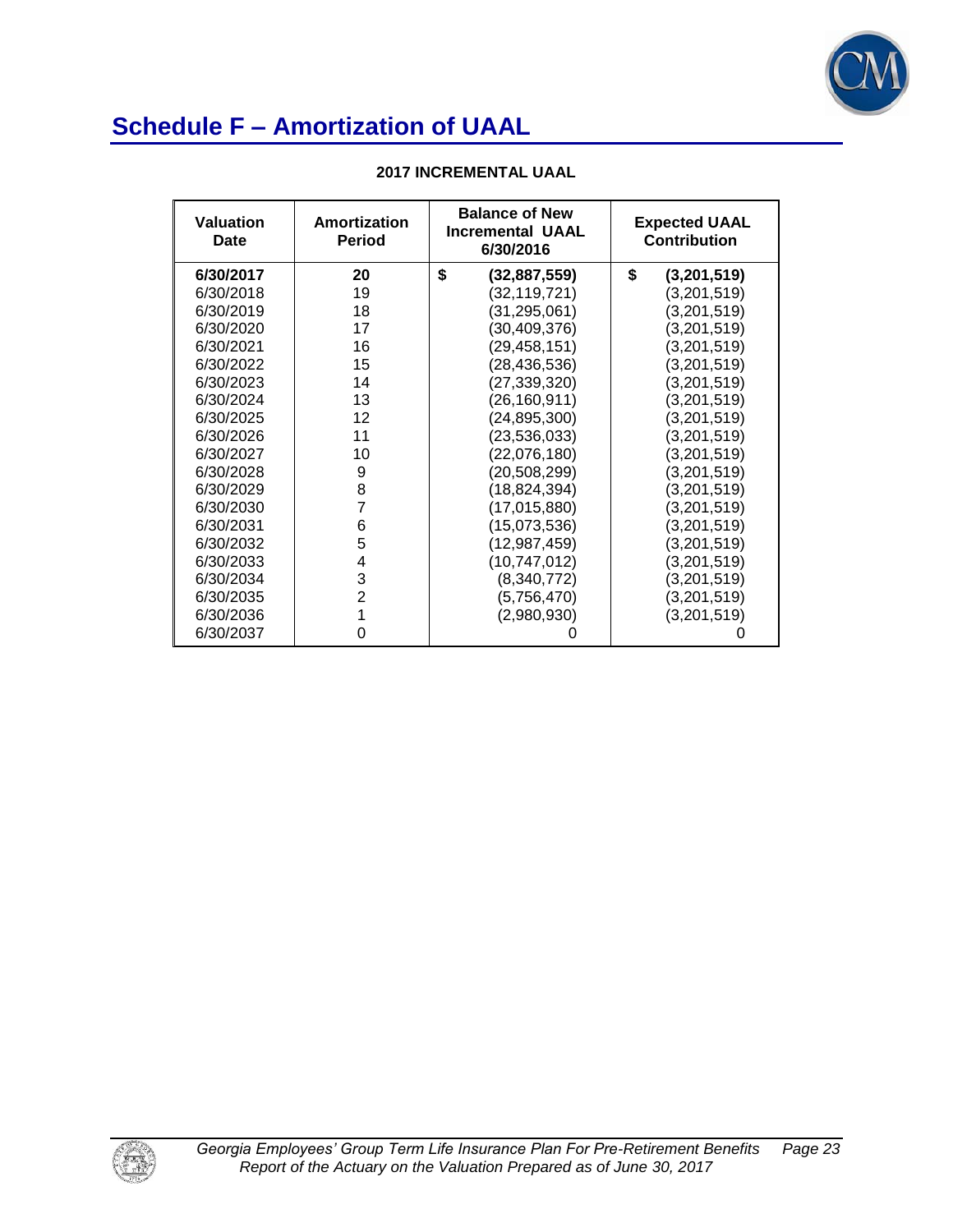

# **Schedule G – Summary of Main Plan Provisions**

### **AS INTERPRETED FOR VALUATION PURPOSES**

| <b>Eligibility for Coverage</b> | Establishment of membership in the Employees' Retirement<br>System of Georgia (ERS), the Georgia Legislative<br>Retirement System (LRS) or the Judicial Retirement System<br>(JRS). ERS new entrants on and after January 1, 2009 and<br>LRS and JRS new entrants on and after July 1, 2009 are<br>excluded from membership.           |
|---------------------------------|----------------------------------------------------------------------------------------------------------------------------------------------------------------------------------------------------------------------------------------------------------------------------------------------------------------------------------------|
| Premiums                        | <b>ERS Old Plan Members (Hired before July 1, 1982)</b><br>Member pays 0.05% of monthly salary. State picks up<br>0.03% of the member premium.                                                                                                                                                                                         |
|                                 | <b>ERS New Plan Members (Hired on or after July 1, 1982 and</b><br>before January 1, 2009), LRS Members and JRS Members<br>Member pays 0.02% of monthly salary.                                                                                                                                                                        |
|                                 | All ERS and LRS members pay the above premiums. If the<br>member is not covered under the Group Term Life Insurance<br>(GTLI) Plan, employee contributions with interest are<br>refunded upon termination of State employment. Otherwise,<br>no premiums are refundable. Participation is voluntary for<br><b>JRS Members.</b>         |
| Coverage                        | The amount of insurance is 18 times current monthly<br>earnable compensation (frozen at age 60). For a member<br>with no creditable service prior to April 1, 1964, the amount<br>decreases from age 60 by $\frac{1}{2}$ of 1% per month until age 65, at<br>which point the member will be covered for 70% of the age<br>60 coverage. |